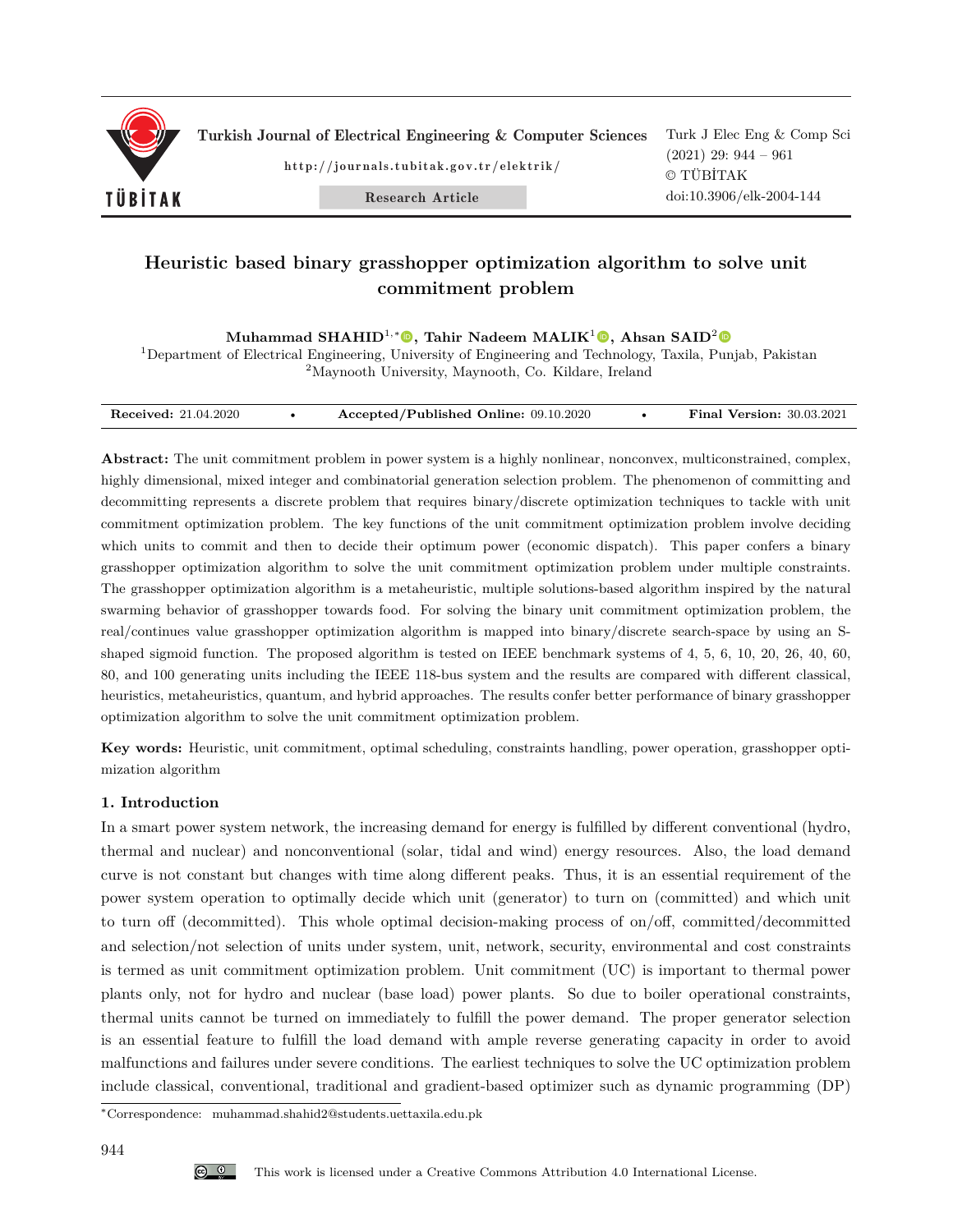[1], Lagrangian relaxation (LR), extended Lagrangian relaxation (ELR), dynamic programming Lagrangian relaxation [2], mixed-integer linear programming (MILP) [3], Priority list approach (PL) [4], branch and bound (BB).These techniques suffer from numerous iterations, local optima stagnation, premature convergence, larger execution time and parameter sensitivity. The heuristic and evolutionary techniques are based on mimicking natural phenomena. These natures inspired algorithms are also adopted to optimize the UC problem under different constraints. These heuristic techniques include genetic algorithm (GA) which is based on the principle of biological evolution and natural selection of genes for the survival of the fittest [5].

Ant colony optimization (ACO) [6] and particle swarm optimization (PSO) [7] mimics the social interaction, behavior, and coordination among the swarms. There is an extended list of nature inspired algorithms such as binary grey wolf optimization algorithm (BGWO) [8], ring crossover genetic algorithm (GA) [9], firefly algorithm (FF) [10], evolutionary algorithms (EA) [11] and improve binary cuckoo search (IBCS) [12] etc. to solve the UC optimization problem. Some hybrid approaches compromising of the benefits of both heuristic and classical techniques such as Lagrangian relaxation PSO [13] and Lagrangian relaxation GA [14] are developed to improve the solution quality of UC optimization problem. With low population size evolutionary quantum approaches improve the exploitation and exploration of the evolutionary techniques as compared to the others evolutionary techniques. Hybridization of two natured inspired algorithms such as PSO-GWO [15] is also investigated to UC optimization problem for better solution quality.

Recently Saremi et al. [22] proposed multisolutions based metaheuristic approach named as grasshopper optimization algorithm (GOA) which mimics swarming behavior of grasshopper in nature to solve the optimization problems. This is used to solve the multiple real value and binary optimization problems such as optimal reconfiguration for partial shaded photo voltaic array [16], frequency control of the load for interconnected multiarea micro grid power system by tuning the gains of fuzzy proportional integral derivative (fuzzy PID) controller through GOA [17], economic load dispatch (ED) with renewable energy (wind mill) integration [18], optimal selection of conductor for radial distribution system [19], optimal control of voltage and frequency for an islanded micro grid [20], feature selection problem and short term load forecasting specific to the region [21] etc. Inspired by the successful applications of GOA and BGOA (binary grasshopper optimization algorithm) to research and industrial problems, this paper proposes BGOA to solve the combinatorial generation selection problem with a better solution quality as compared to the traditional GOA.

The paper is organized as follows: Sections 2 and 3 explain UC formulation including constraints. The principles of grasshopper optimizer and binary grasshopper optimizer are described in Section 4. Section 5 describes the BGOA-UC approach. Section 6 presents the IEEE test systems, computational results, performance, statistical significance and parametric analysis. Conclusion and contributions are demonstrated in Section 7.

#### **2. Unit commitment**

The power system includes hydro thermal coordination, load forecasting, unit commitment, and economic dispatch. UC optimization problem is defined as the optimal turn off and turn on the schedule of a set of generators to obtain a minimum production cost for given power demand satisfying the physical and system operational constraints. Production cost consists of fuel cost, shut-down cost, and start-up cost. Constraints that must be handled are: (a) Total power of generated units should be equal to the power demand for the given hour, (b) In case of any shortfall of generated power, there should be a sufficient amount of spinning reserve, (c) Power for each generator should be within its minimum and maximum rating for a given hour, (d) Every generating unit must satisfy the minimum uptime and minimum downtime.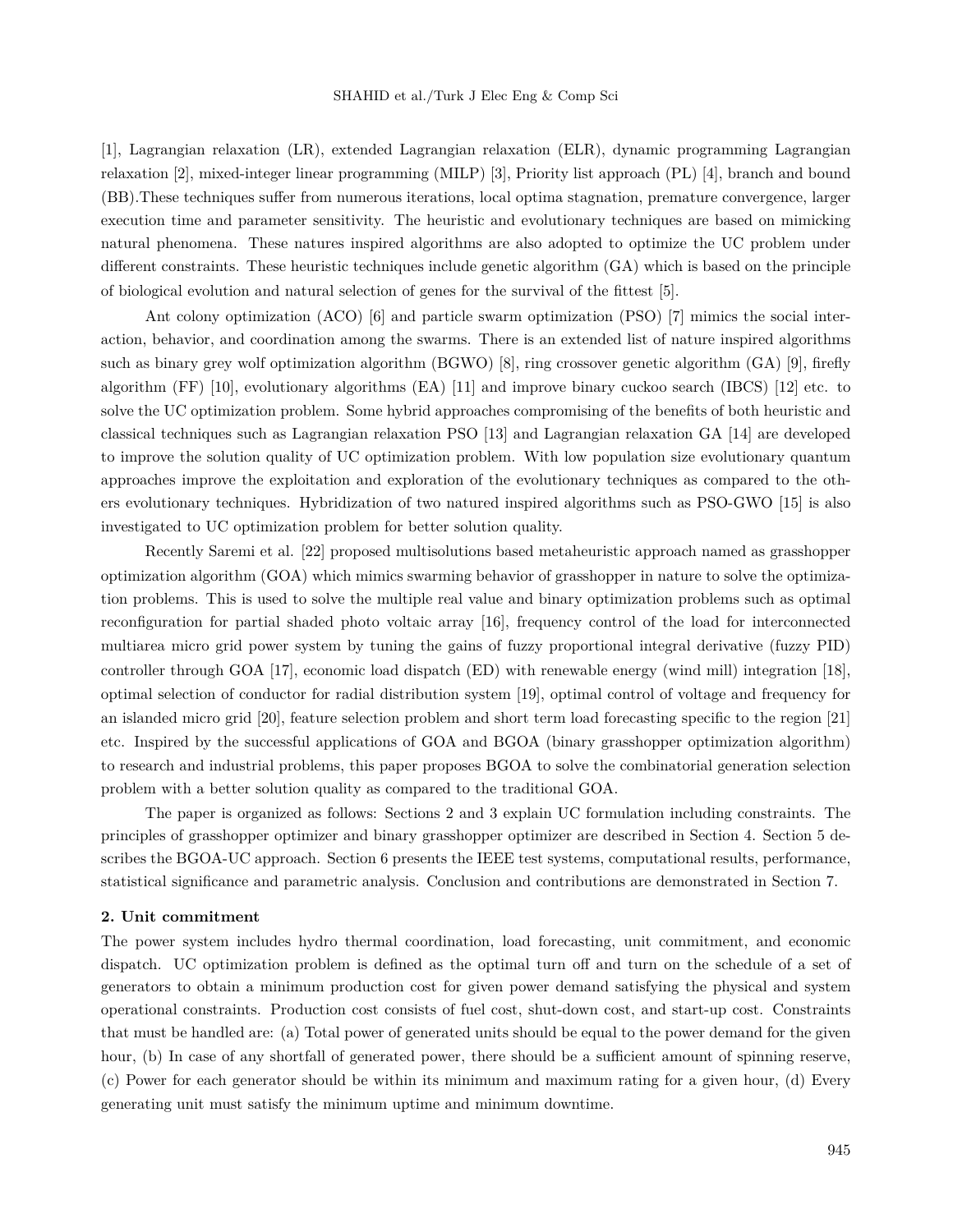#### **3. Problem formulation**

The formulation of the UC binary minimization problem consists of a single objective function and multiple constraints. The main objective of the problem is to find out the optimal on/off schedule of the generating units to obtain minimum operating cost including fuel cost, shut-down cost and start-up cost subject to the power demand, generation limit, spinning reserve and minimum up and downtime constraints within a specific time period. Electricity generation cost is an essential index in the power sector. The highest contribution to the operational cost for the power plant consists of fuel costs. In order to minimize the tariff, the fuel cost should be minimized by allocating the optimal power to the given generators. All the thermal committed units include the cost in order to satisfy the minimum power limits and these on units are economically dispatched to minimize the overall cost of the fuel. The calculation of fuel cost is done on the basis of data given by the characteristics of generating units. Price of fuel, heat rates, initial status, turn-on and turn-off time are the characteristics, which are mathematically represented by a nonconvex and nonsmooth quadratic equation with power output and without losses using economic dispatch (ED) of the load as Equation (1).

$$
F_i(P_{ih}) = a_i P_i^2 + b_i P_i + c_i,
$$
\n(1)

where *i* is thermal unit index,  $F_i$  =fuel cost function,  $P_i$  = power of unit *i*,  $a_i, b_i, c_i$  =fuel cost coefficients.

Start-up cost represents the cost to restart a decommitted unit depending on the committed and decommitted states of the unit. It varies with the temperature of the boiler as a hot start, cold start and warm start (banking). when going back to the committed state from the decommitted state, the start-up cost also depends on the decommitted hours of the unit. If decommitted hours of the unit are greater than or equal to the cold start-up hours after the minimum decommitted time, cold start-up cost is related to the committed event. However, if the decommitted hours of the unit are less than cold start-up hours, the hot start cost is related to the committed event. The mathematical equation for the start-up cost is given by the following equation.

$$
SUC_{ih} = \begin{cases} HSC_i; & for MDT_i \le MDT_i^{ON} \le (MDT_i + CSH_i) \\ CSC_i; & for MDT_i^{ON} > (MDT_i + CSH_i), \end{cases} \tag{2}
$$

where *h* is scheduling hour index,  $SUC_{ih}$  is start-up cost,  $CSH_i$  and  $CSC_i$  are hot start and cold start cost,  $MDT_i$  and  $MDT_i^{ON}$  are minimum down time and continuously on time, respectively.

In the proposed methodology to solve the UC optimization problem shut-down cost is neglected, which is often given as a constant value for the decommitted status of the corresponding unit. The total cost of fuel (TC) for the specific interval  $h$  and on/off status of the unit  $i$  unit  $U_{ih}$  include shut-down cost, start-up cost and fuel cost is given by Equation (3).

$$
TC = \sum_{h=1}^{H} \sum_{i=1}^{N} F_i(P_{ih}) * U_{ih} + SUC_{ih}(1 - U_{i(h-1)}) * U_{ih},
$$
\n(3)

where N and H are total number of units and scheduling hours, respectively.

#### **3.1. Constraints**

The maximum power of each generator is limited due to the corresponding thermal consideration and cannot produce power more than its rated value. The minimum power of each unit is limited due to the stability issue of the machine. For an optimal operation of the given system, if the generated power of the unit is less than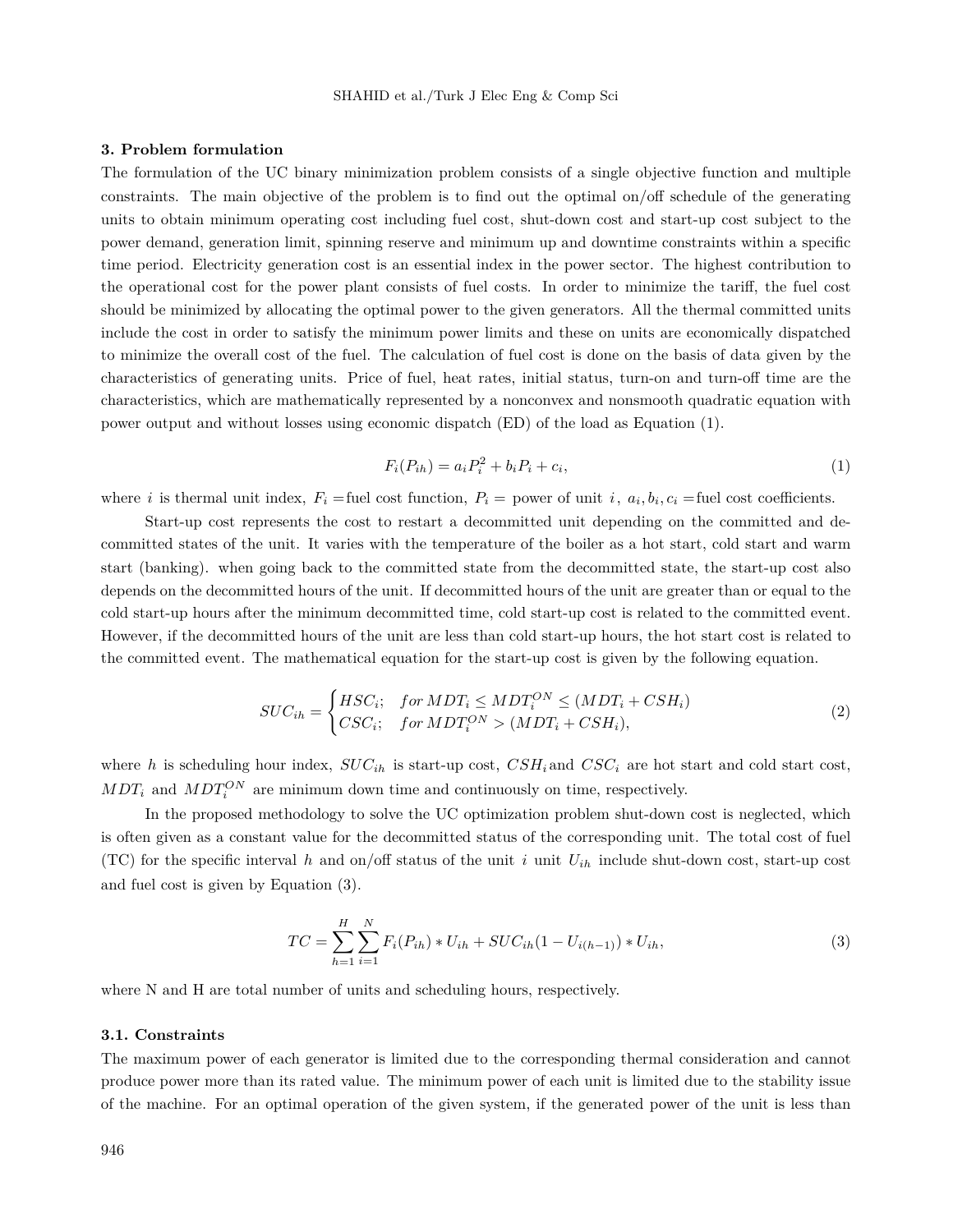its rated value *Pmin* then this unit cannot be put on the related bus bar. Thus actual generated power of each unit should satisfy the generation limit as by Equation (4).

$$
P_{imin} < P_i < P_{imax},\tag{4}
$$

where  $P_{imin}$  and  $P_{imax}$  are minimum and maximum generation limits, respectively. Power balance or load balance constraint satisfaction requires the sum of generated power of all the committing units at specific hour *h* should be greater than or equal to the power demand at that specific hour *h*.

$$
\sum_{i=1}^{N} P_{ih} U_{ih} \ge P_d,
$$
\n<sup>(5)</sup>

where  $P_d$  is the system load. Spinning reserve  $SR_t$  requirement is implemented to satisfy the adequate online capacity of a generation which is needed in case of running unit failure or sudden increase of the load demand. This generated adequate power capacity is termed as spinning reserve and mathematically represented by the following equation:

$$
\sum_{i=1}^{N} P_{ih} U_{ih} \ge P_d + SR_t.
$$
\n
$$
(6)
$$

The switching states i.e. committed and decommitted for the thermal generating units in the total time range are constrained by considering the operating features of the generating units. Due to the boiler operating characteristics, there must be a predefined time horizon between committed and decommitted state. A generating unit must remain committed for this specific time horizon when it is ON termed as a minimum uptime.

$$
T_{(i,h)}^{ON} \ge MUT_i \tag{7}
$$

A generating unit must remain decommitted (OFF) for the specific time horizon when it is OFF termed as a minimum downtime.

$$
T_{(i,h)}^{OFF} \ge MDT_i,\tag{8}
$$

where  $T_{(i,h)}^{ON}$  and  $T_{(i,h)}^{OFF}$  are continuously on and off time for unit *i*, respectively.  $MUT_i$  is the minimum up time.

At the start of organizing the time horizon UC optimization problem parameters like uptime and downtime constraint, start-up cost, etc. are affected by the committed and decommitted status of the generating thermal units. Thus initial status for every operating unit must take the previous day's prior scheduling time horizon into account in order to satisfy the minimum uptime and downtime.

#### **4. Grasshopper optimizer (GO)**

#### **4.1. Overview of GO**

Grasshoppers are basically insects. Due to their severe damaging effect on agriculture and crop production, they are often considered a pest. Their life cycle consists of three stages as egg, nymph, and adult. There is no caterpillar stage in their two-month whole life cycle due to incomplete metamorphosis. The nymph stage is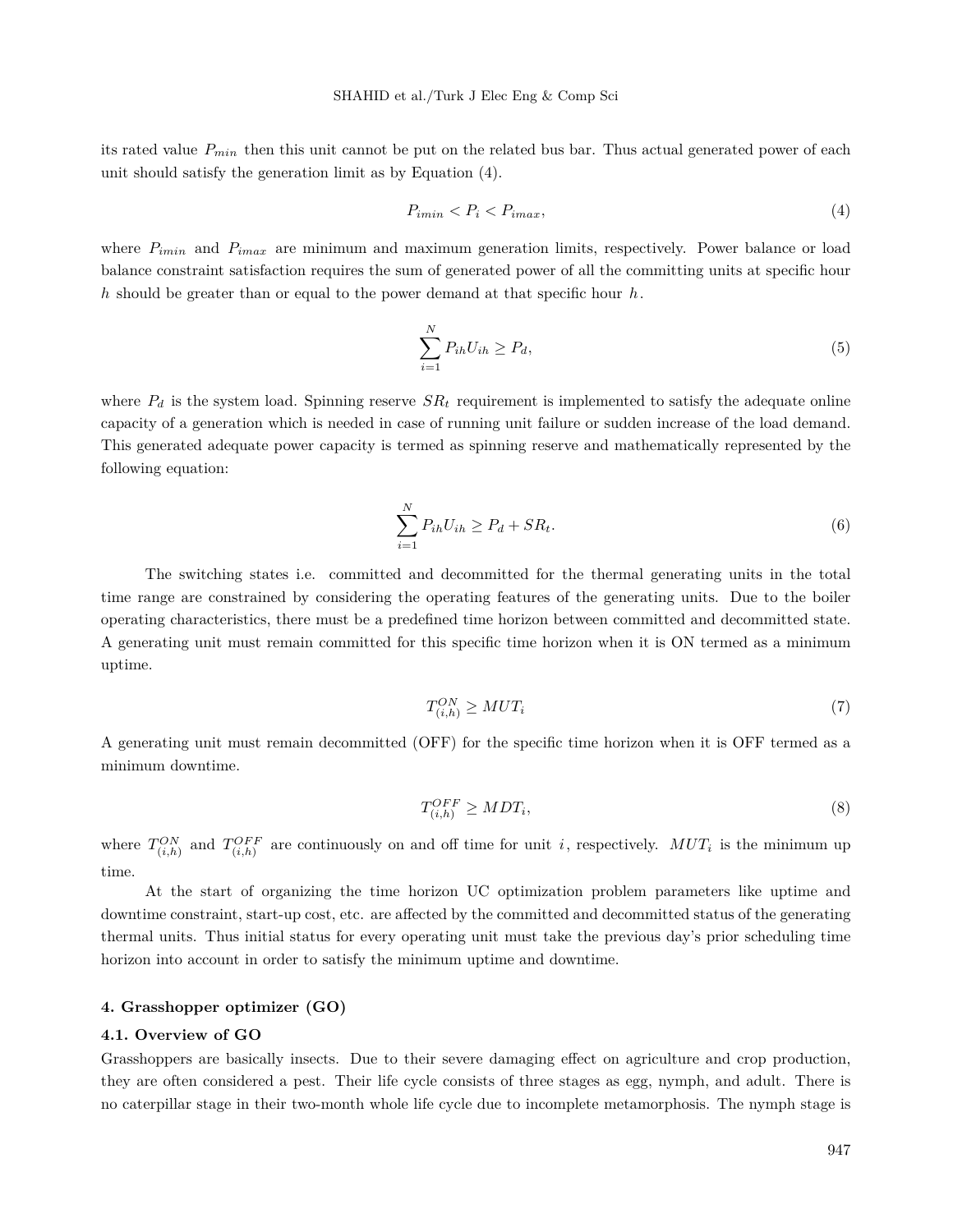different from adults due to smaller size, no wings, and no reproductive organs. They join to make the largest swarm in nature as compared to other creatures. The swarming size of grasshoppers may be as large as the continental scale. Nymph and adult both show the swarming behavior is the interesting aspect of their swarm in nature. Billions of Nymph move just like spinning cylinders and jump with a short distance. In their way, they eat all agriculture and crop production.

Grasshoppers in their adult form make a huge swarm to travel a long distance. In the nymph phase, small steps and slow movement is the main feature of the swarming behavior (exploitation). In contrast, in the adult phase abrupt and long range movement is the main property of the swarming behavior (exploration). For nature-inspired optimization algorithms; the searching process consists of two steps: exploitation and exploration. Grasshoppers performed these two steps and target seeking naturally. Their natural behavior to tackle optimization problems is mathematically modeled by Saremi et al. [22]. He proposed a model in order to simulate the attraction (exploitation) and repulsion (exploration) forces among the grasshoppers. Exploitation takes place during the attraction forces towards a local solution while repulsion forces cause to explore the search space to a global optimum. In order to make a balance between exploitation and exploration, grasshopper optimizer (GO) is provided with an adaptive coefficient to change the comfort zone for the grasshoppers.

#### **4.2. Continues values grasshopper optimization (GOA)**

The continuous-valued mathematical model of the swarming behavior of the grasshoppers in nature to simulate the social interaction forces is given by Equation 9.

$$
X_k = r_1 S_k + r_2 G_k + r_3 A_k, \t\t(9)
$$

where k is the grasshopper index  $X_k$  is the position,  $S_k$  is the force of social interaction (attraction or repulsion),  $G_k$  is the force of gravity and  $A_k$  is the wind propagation of grasshopper  $k$ ,  $r_1$ ,  $r_2$  and  $r_3$  are random numbers between [0, 1] where the strength of social forces is given by the function  $S_k$ .

$$
S_k = \sum_{l}^{N_{gs}} S_f(d_{kl}) (\hat{d}_{kl})
$$
\n(10)

*d*<sub>kl</sub> is the distance between grasshopper *l* and *k* which is calculated as  $d_{kl} = |X_l - X_k|$ ,  $N_{gs}$  is the total number of the grasshoppers (search agents) and  $\hat{d}_{kl}$  is the unit vector between grasshopper *l* and *k*.

$$
\hat{d}_{kl} = \frac{X_l - X_k}{d_{kl}}\tag{11}
$$

Social forces are defined by  $S_f$  function, calculated by Equation (12).

$$
S_f = f e^{\frac{r}{t}} - e^{-r} \tag{12}
$$

*f* is the intensity of attraction=0.5, *l* is the length scale of attraction=1.5, *f* and *l* change the social behavior (force of repulsion and attraction) of the grasshoppers to a large extent. Comfort zone, repulsion region and attraction region of the grasshoppers are significantly changed by  $f$  and  $l$ .  $G_k$  is calculated by the following equation.

$$
G_k = -g\hat{e}_g,\tag{13}
$$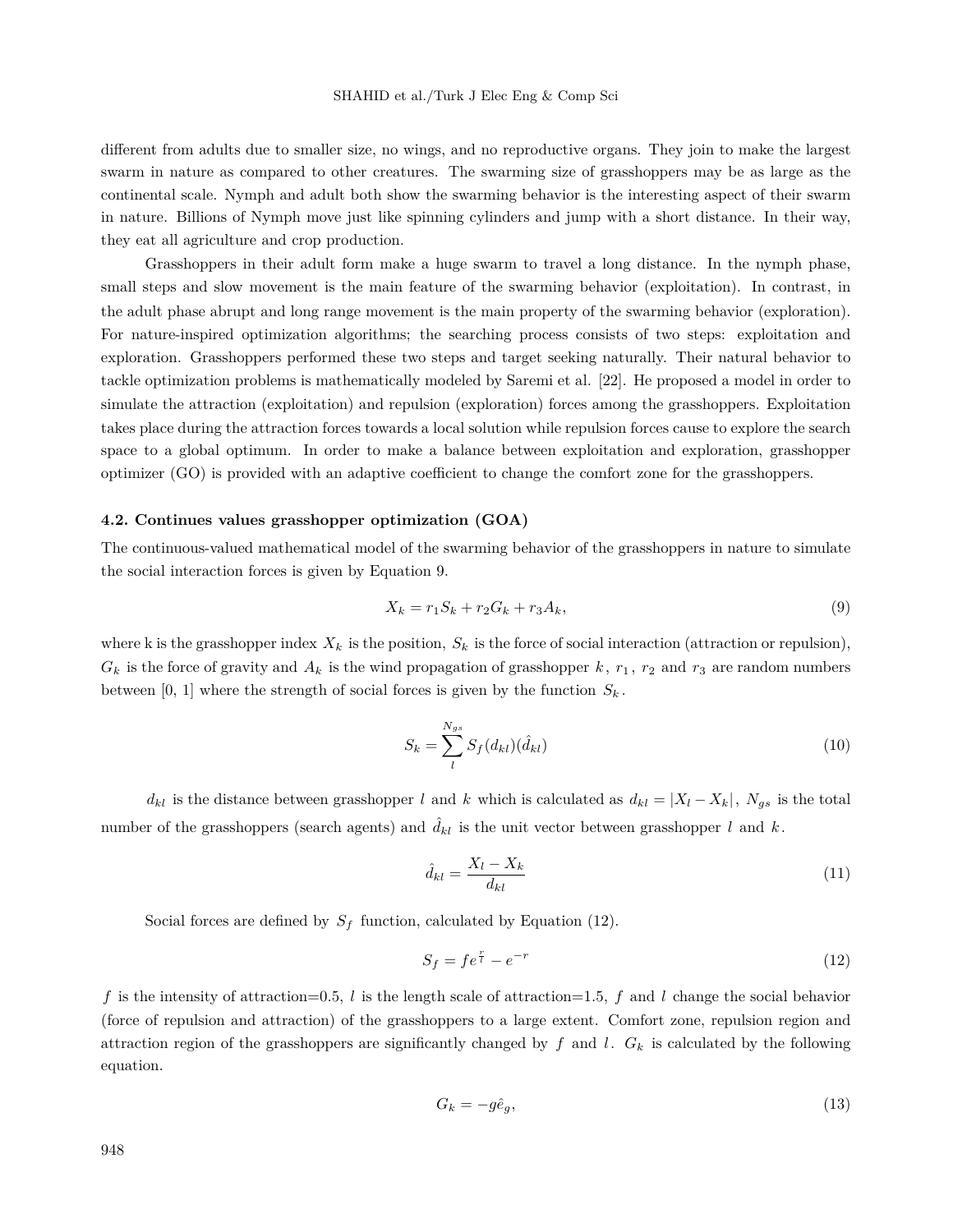where g represents the gravitational constant and  $\hat{e}_g$  indicates a unity vector towards the center of the earth. The  $A_k$  component of the Equation  $(7)$  is calculated by the following equation.

$$
A_k = \mu \hat{e}_k \tag{14}
$$

Where  $\mu$  represents drift/flow constant and  $\hat{e}_k$  is the unit vector towards the wind flow direction. Substituting the value of  $S_k$ ,  $G_k$  and  $A_k$  in Equation (9), Equation (15) is obtained.

$$
X_k = \sum_{l}^{N_{gs}} S_f (X_l - X_k) * \frac{X_l - X_k}{d_{kl}} - g\hat{e}_g + \mu \hat{e}_k
$$
\n(15)

The above equation is used to simulate the interaction between grasshoppers in the swarm. However, the above model cannot be used directly to simulation purposes due to improper convergence. So the modified equation used for optimization is (16).

$$
X_k^d = \alpha_1 \left[ \sum_{j=l}^{N_{gs}} \alpha_2 \frac{u_b - l_b}{2} * S_f(|X_l^d - X_k^d|) * \frac{X_l - X_k}{d_{kl}} \right] * \hat{T}_d
$$
 (16)

Where  $u_b$  represents upper bound,  $l_b$  is the lower bound,  $\hat{T}_d$  represents the best solution obtained so far  $\alpha_1$  is just like an inertial weight in particle swarm optimization (PSO) in order to make a balance between exploitation and exploration around the optimum target and *α*<sup>2</sup> causes to decrease the comfort zone, repulsion zone, and attraction zone. It reduces the comfort zone with proportional to iterations as below equation.

$$
\alpha = \alpha_{max} - 1 \frac{\alpha_{max} - \alpha_{min}}{L},\tag{17}
$$

where L is maximum number of iterations, *αmax* and *αmin* are set as 1 and 0.00001, respectively.

#### **4.3. Binary values GO (BGOA)**

UC is a binary problem consisting of 1 and 0 states at each interval of time and iteration. Therefore, in order to optimize this problem real value to binary value mapping has to be done. In this BGOA the position vector of search agents/grasshopper, search space and food location is mapped into the binary value by an s-shaped sigmoid function. Due to easy computation and the ability to differentiate across the entire domain, the sigmoid function is quite useful for binary conversion. A simple s-shaped sigmoid function is given by:

$$
T(\Delta X_t) = \frac{1}{1 + e^{-X_t}}\tag{18}
$$

 $\Delta X_t$  is velocity of a grasshopper for a specific iteration. The position of each search agent will be updated according to Equation (19) depending on the probability value of  $\Delta X_t$ .

$$
X_{k+1}^d = \begin{cases} 1 & \text{if } r_1 < T(X_{k+1}^d) \\ 0 & \text{if } r_1 \ge T(X_{k+1}^d) \end{cases},\tag{19}
$$

where  $X_{k+1}^d$  is the  $d^{kh}$  dimension of the search agent in the next iteration and  $r_1$  is a random number [0, 1].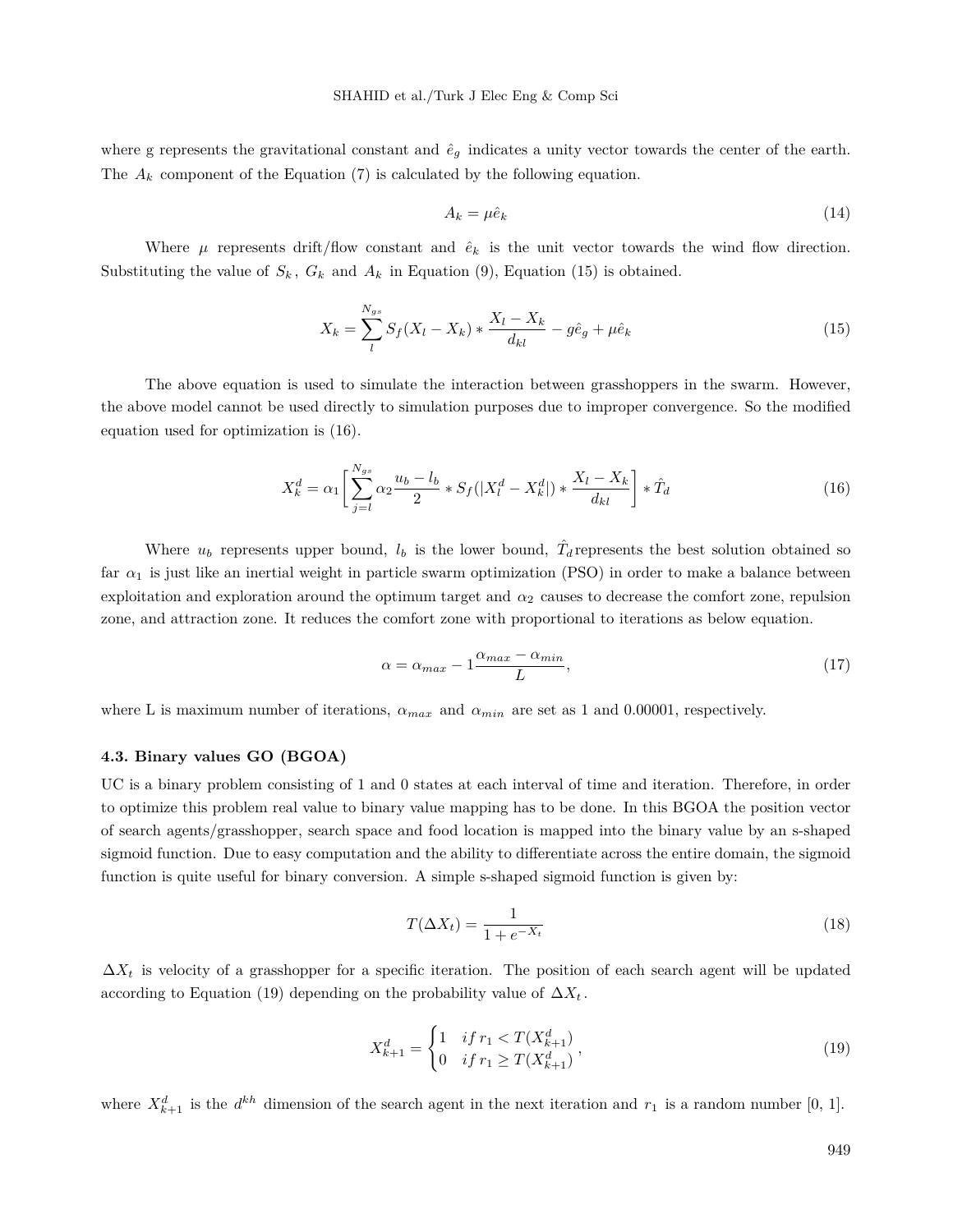# **5. BGOA implementation to UC optimization problem**

In this paper, the BGOA is used to obtain optimal feasible commitment scheduling of thermal units. The power allocation among the committed thermal units through economic dispatch (ED) is observed using the quadratic programming technique. The generalized form for the UC optimization problem is shown by a flow chart in Figure 1.



**Figure 1**. Flow chart of UC optimization problem by BGOA.

A search agent represents a commitment schedule of a unit within a given time horizon. Mathematically it is described in the form of integer matrix *U* with  $N * H$  matrix, where  $u_i^t$  represents on/off status of ith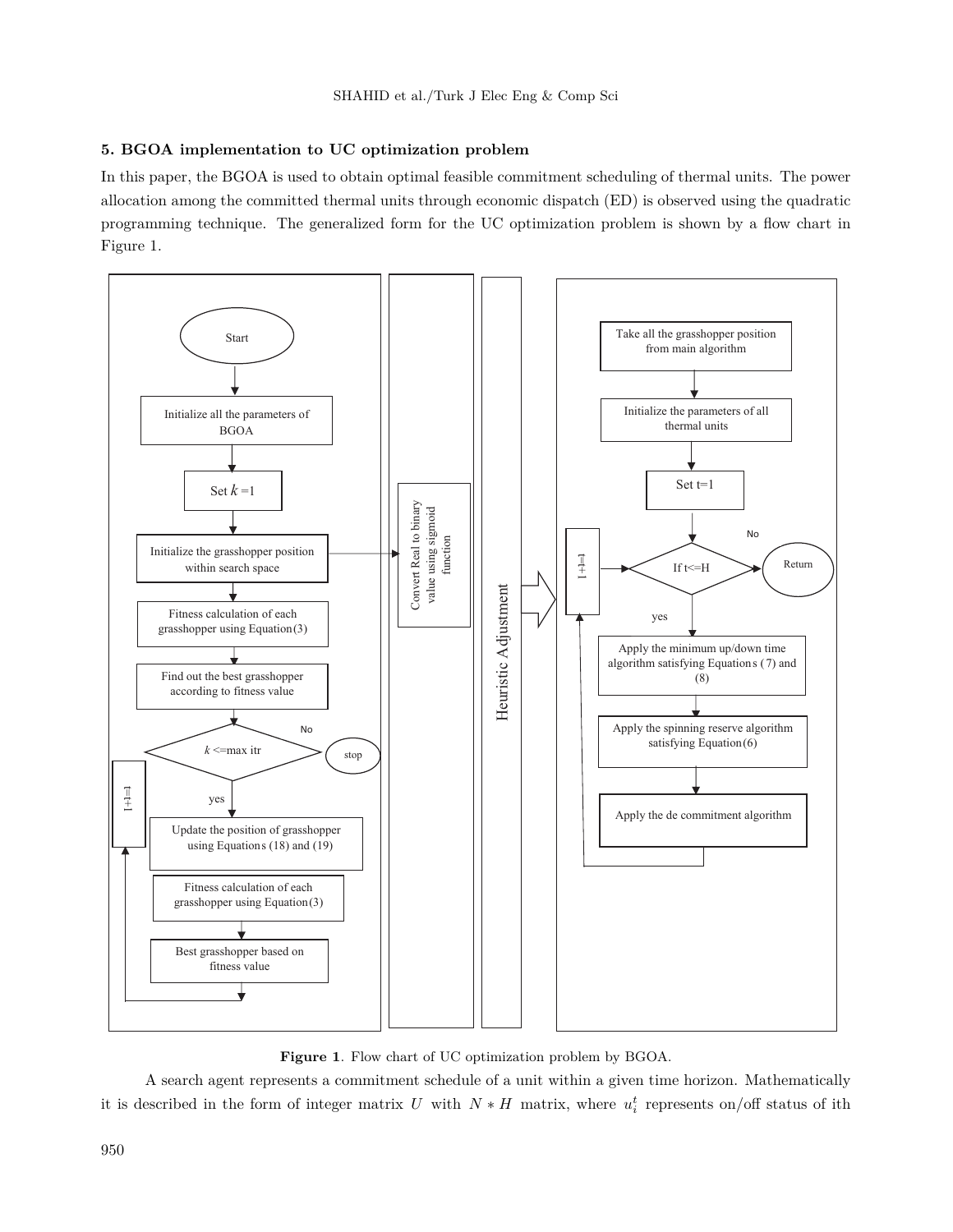unit at a time interval of  $t$ . A random set of search agents is formed in this initial process. The element  $u_i^t$  is generated either 1 or 0 by a random function.

$$
U = \begin{bmatrix} u_1^1 & u_1^2 & u_1^3 & u_1^H \\ u_2^1 & u_2^2 & u_2^3 & u_2^H \\ u_3^1 & u_3^2 & u_3^3 & u_3^H \\ & & \cdot & \cdot & \cdot \\ u_N^1 & u_N^2 & u_N^3 & u_N^H \end{bmatrix}
$$
 (20)

The priority list for the UC optimization problem is based on fuel cost acquired from full-load average production cost. The unit having the lowest cost value will be at the highest priority. This unit scheduling may not be satisfied with the minimum up and minimum downtime constraints. In order to determine the violation of these constraints, on and off times of the given units should be computed by Equation (21). In order to repair these types of constraints, heuristic adjustment is used.

$$
T_{i,on}^{t} = \begin{cases} T_{i,on}^{t-1} + 1 & if \ u_i^t = 1 \\ 0 & if \ u_i^t = 0 \end{cases}
$$

$$
T_{i,off}^{t} = \begin{cases} T_{i,off}^{t-1} + 1 & if \ u_i^t = 1 \\ 0 & if \ u_i^t = 0 \end{cases}
$$

$$
(21)
$$

The reliability of the system depends upon the spinning reserve and load demand satisfaction. For all the tested system spinning reserve is 10% and 5%. Modification of the search agents in order to repair the minimum up and downtime constraints may extend the spinning reserves of corresponding units. Power is allocated to each committed unit through economic dispatch using quadratic programming. The fitness of each search agent is calculated by Equation (3). After the fitness calculation, each search agent is sorted according to fitness values. BGOA is used to update the position of each search agent. Termination criteria are the number of iterations. Upon reaching the maximum number of iterations optimal scheduling of the units with optimal power allocation is obtained.

#### **6. Numerical results, comparison, and discussion**

The proposed BGOA is modeled to find the solution of UC optimization problem with IEEE benchmark systems of 4 [23], 5 [24], 6 [24], 10 [24], 20 [23], 26 [24],40 [23], 60 [23], 80 [23] and 100 [23] generating units including IEEE 118-bus system. Twenty-four-h time horizon is utilized for the 5 to 100-units while for 4-unit system 8-h time horizon is used. MATLAB R2016a software is used to implement unit commitment problem by grasshopper optimization with Intel(R) Core(TM) i3-4030 CPU  $@1.90$  GHz processor. By observing the effect of changing population size on the total cost, 30 is chosen as the best population size. By observing optimality, the controlling parameters  $l, f$  and interval are set to 1.5, 0.5 and  $[0, 2.079]$ , respectively.

#### **6.1. Performance of BGOA for small test systems**

The small test system includes 4, 5, 6, and 10-unit systems. The best optimal solution for IEEE 4, 5, and 6-unit system for 8-h and 12-h is obtained using BGOA and its comparison with different approaches is analyzed. Table [1](#page-8-0) shows the simulation results for the IEEE 10-unit system. Their convergence characteristics and cost variation with respect to different trials are shown in Figures 2 and 3, respectively.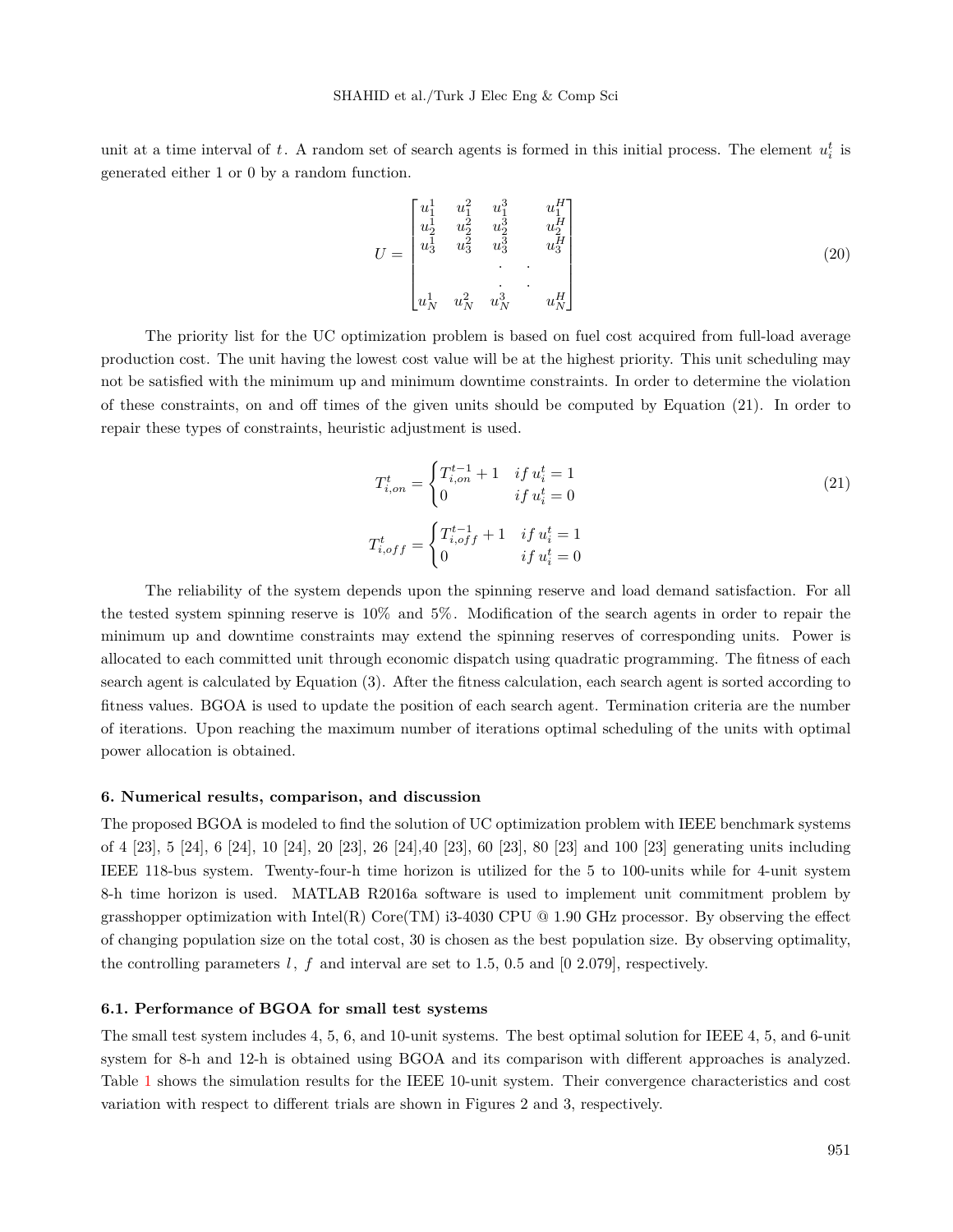| Hour                 | Unit $1-10$ |                                                             |                  |                     |  |  |  |  |  |
|----------------------|-------------|-------------------------------------------------------------|------------------|---------------------|--|--|--|--|--|
|                      | Commitment  | Power allocation by DP                                      | Fuel cost $(\$)$ | Startup cost $(\$)$ |  |  |  |  |  |
| $\mathbf{1}$         | 1100000000  | 455 245 0 0 0 0 0 0 0 0                                     | 13683            | $\overline{0}$      |  |  |  |  |  |
| $\overline{2}$       | 1100000000  | 455 295 0 0 0 0 0 0 0 0                                     | 14554            | $\overline{0}$      |  |  |  |  |  |
| 3                    | 1101000000  | 455 265 0 130 0 0 0 0 0 0                                   | 16892            | 560                 |  |  |  |  |  |
| $\overline{4}$       | 1101000000  | 455 365 0 130 0 0 0 0 0 0                                   | 18638            | $\overline{0}$      |  |  |  |  |  |
| $5\,$                | 1111000000  | 455 285 130 130 0 0 0 0 0 0                                 | 20133            | 550                 |  |  |  |  |  |
| $6\,$                | 1111100000  | 455 360 130 130 25 0 0 0 0 0                                | 22387            | 900                 |  |  |  |  |  |
| $\overline{7}$       | 1111100000  | 455 410 130 130 25 0 0 0 0 0                                | 23262            | $\overline{0}$      |  |  |  |  |  |
| $8\,$                | 1111100000  | 455 455 130 130 30 0 0 0 0 0                                | 24150            | $\overline{0}$      |  |  |  |  |  |
| 9                    | 1111110000  | 455 455 130 130 110 20 0 0 0 0                              | 26589            | 340                 |  |  |  |  |  |
| 10                   | 1111111100  | 455 455 130 130 162 33 25 10 0 0                            | 30058            | 580                 |  |  |  |  |  |
| 11                   | 1111111110  | 455 455 130 130 162 73 25 10 10 0                           | 31916            | 60                  |  |  |  |  |  |
| 12                   | 11111111111 | 455 455 130 130 162 80 25 43 10 10                          | 33890            | 60                  |  |  |  |  |  |
| 13                   | 1111111100  | 455 455 130 130 162 33 25 10 0 0                            | 30058            | $\overline{0}$      |  |  |  |  |  |
| 14                   | 1111110000  | 455 455 130 130 110 20 0 0 0 0                              | 26589            | $\theta$            |  |  |  |  |  |
| 15                   | 1111100000  | 455 455 130 130 30 0 0 0 0 0                                | 24150            | $\theta$            |  |  |  |  |  |
| 16                   | 1111100000  | 455 310 130 130 25 0 0 0 0 0                                | 21514            | $\overline{0}$      |  |  |  |  |  |
| 17                   | 1111100000  | 455 260 130 130 25 0 0 0 0 0                                | 20642            | $\theta$            |  |  |  |  |  |
| 18                   | 1111100000  | 455 360 130 130 25 0 0 0 0 0                                | 22387            | $\Omega$            |  |  |  |  |  |
| 19                   | 1111100000  | 455 455 130 130 30 0 0 0 0 0                                | 24150            | $\overline{0}$      |  |  |  |  |  |
| $20\,$               | 1111111100  | 455 455 130 130 162 33 25 10 0 0                            | 30058            | 750                 |  |  |  |  |  |
| 21                   | 1111111000  | 455 455 130 130 85 20 25 0 0 0                              | 27251            | $\theta$            |  |  |  |  |  |
| 22                   | 1111011000  | 455 340 130 130 0 20 25 0 0 0                               | 23085            | $\Omega$            |  |  |  |  |  |
| 23                   | 1101000000  | 455 315 0 130 0 0 0 0 0 0                                   | 17764            | $\overline{0}$      |  |  |  |  |  |
| 24                   | 1100000000  | 455 345 0 0 0 0 0 0 0 0                                     | 15427            | $\overline{0}$      |  |  |  |  |  |
|                      |             | Total cost $(\$) = 559226.576292 + 3800.00 = 563026.576292$ |                  |                     |  |  |  |  |  |
| Elapsed time 30.73 s |             |                                                             |                  |                     |  |  |  |  |  |

<span id="page-8-0"></span>**Table 1**. Unit commitment of IEEE 10-unit system by BGOA.

# **6.2. Performance of BGOA for medium test systems**

The unit systems (20, 26, 40, and 60) are simulated and the results of 40 and 60-unit systems are shown in the Tables [2](#page-10-0) and [3,](#page-11-0) respectively. The simulation results show feasible commitment and optimal power allocation as well. The comparison for different approaches is also observed for IEEE 20, 26, 40, and 60-unit system. The results obtained and their comparison shows the best quality of the purposed algorithm to tackle with the binary optimization problem.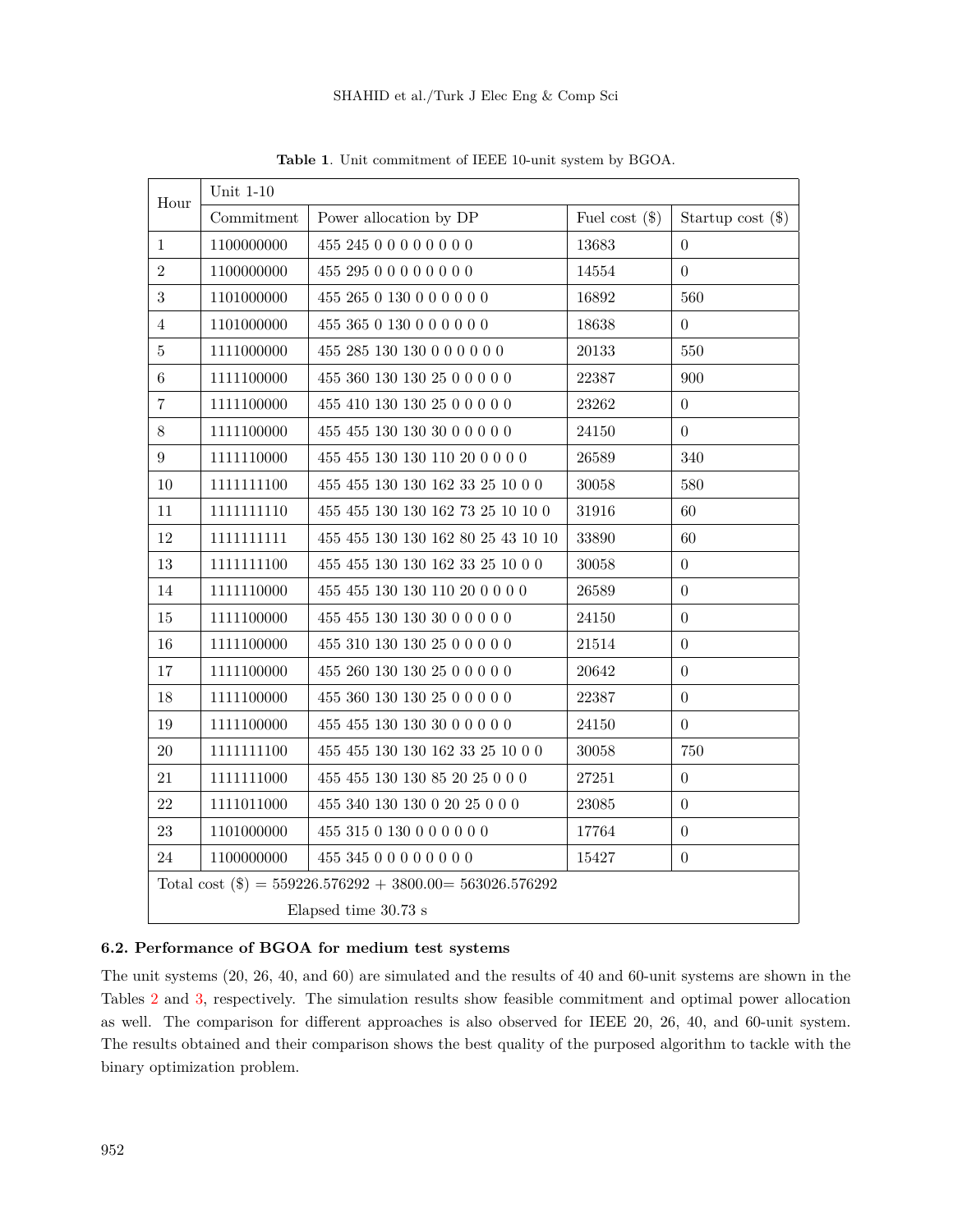

(j) Convergence curve of IEEE 100-unit system. (i) Convergence curve of IEEE 80-unit system.

**Figure 2**. Convergence curves of IEEE unit systems.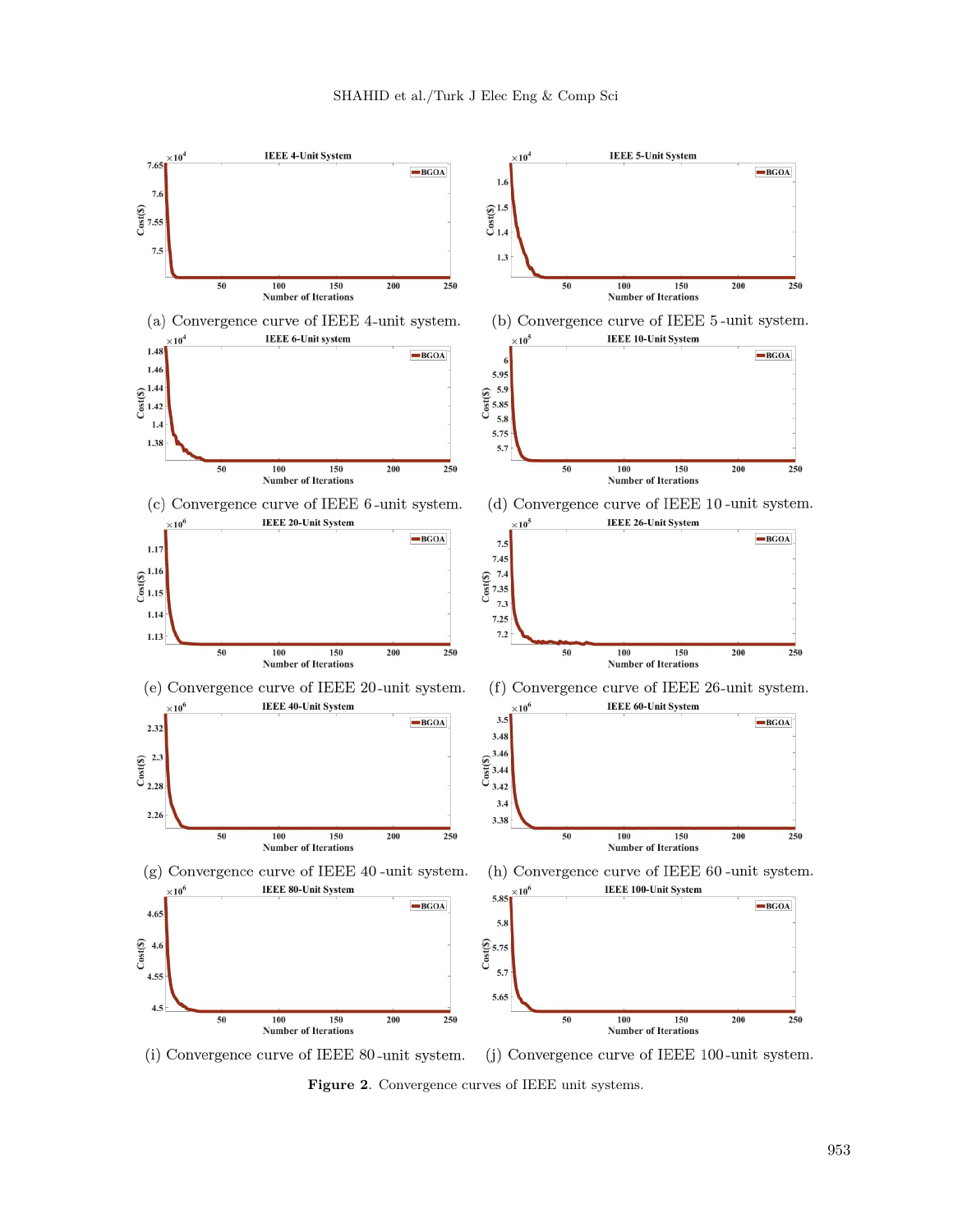



**Figure 3**. Variations of total cost of different units with different trials.

<span id="page-10-0"></span>**Table 2**. Unit commitment of IEEE 40 unit systems by BGOA.

| Hour            | Unit commitment of 1-40 units by BGOA                        | Fuel cost $(\$)$ | Startup cost $(\$)$ |  |  |  |  |  |  |
|-----------------|--------------------------------------------------------------|------------------|---------------------|--|--|--|--|--|--|
| $\mathbf{1}$    |                                                              | 53787            | $\Omega$            |  |  |  |  |  |  |
| $\overline{2}$  |                                                              | 58218            | 5000                |  |  |  |  |  |  |
| $\overline{3}$  |                                                              | 65794            | 560                 |  |  |  |  |  |  |
| $\overline{4}$  |                                                              | 74551            | 1680                |  |  |  |  |  |  |
| $\overline{5}$  |                                                              | 79285            | 1100                |  |  |  |  |  |  |
| 6               |                                                              | 88025            | 2000                |  |  |  |  |  |  |
| $\overline{7}$  |                                                              | 92034            | 900                 |  |  |  |  |  |  |
| 8               |                                                              | 96601            | 1800                |  |  |  |  |  |  |
| 9               |                                                              | $1.0636e + 05$   | 1360                |  |  |  |  |  |  |
| 10              | 1111111100111111110011111110001111111000                     | $1.1885e+05$     | 2200                |  |  |  |  |  |  |
| 11              | 1111111110111111111011111111001111111100                     | $1.2626e + 05$   | 240                 |  |  |  |  |  |  |
| 12              | 111111111111111111111111111110111111110                      | $1.3419e + 05$   | 240                 |  |  |  |  |  |  |
| 13              | 1111111100111111110011111110001111111000                     | $1.1885e+05$     | $\overline{0}$      |  |  |  |  |  |  |
| 14              |                                                              | $1.0636e + 05$   | $\overline{0}$      |  |  |  |  |  |  |
| 15              |                                                              | 96601            | $\theta$            |  |  |  |  |  |  |
| 16              |                                                              | 86055            | $\theta$            |  |  |  |  |  |  |
| 17              |                                                              | 82567            | $\theta$            |  |  |  |  |  |  |
| 18              |                                                              | 89548            | $\overline{0}$      |  |  |  |  |  |  |
| 19              |                                                              | 96601            | $\theta$            |  |  |  |  |  |  |
| 20              | 1111111100111111110011111110001111111000                     | $1.1885e+05$     | 2880                |  |  |  |  |  |  |
| $\overline{21}$ | 1111011000111111100011111110001111111000                     | $1.0859e + 05$   | $\overline{0}$      |  |  |  |  |  |  |
| 22              | 1101011000110111100011010110001100011000                     | 90342            | $\overline{0}$      |  |  |  |  |  |  |
| 23              |                                                              | 69801            | $\overline{0}$      |  |  |  |  |  |  |
| 24              |                                                              | 62218            | $\theta$            |  |  |  |  |  |  |
|                 | Total cost $(\$) = 2220317.766613 + 19960.00 = 2240277.7666$ |                  |                     |  |  |  |  |  |  |
|                 | Elapsed time $116.925396$ s                                  |                  |                     |  |  |  |  |  |  |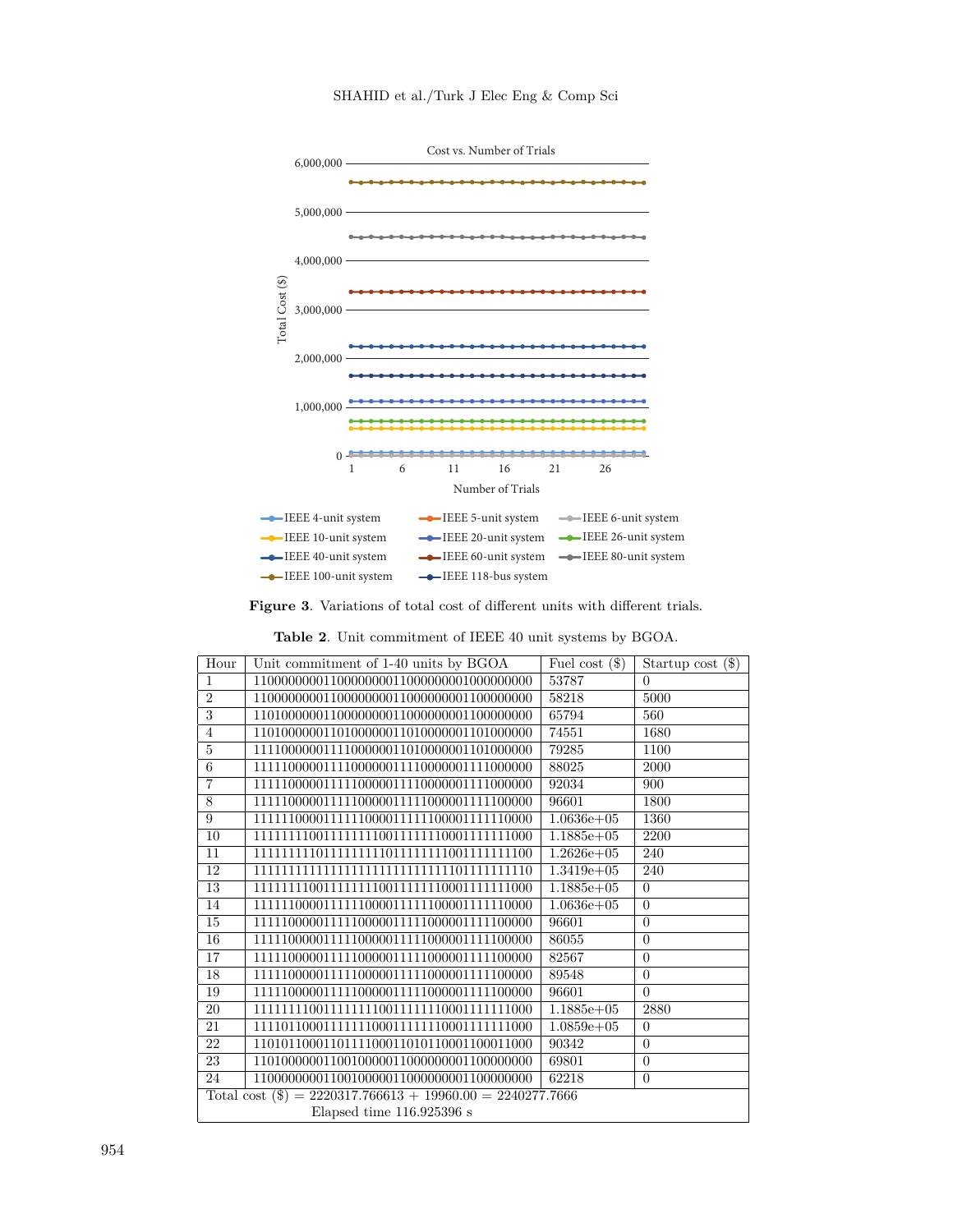<span id="page-11-0"></span>

| Unit commitment of 1-60 units by BGOA<br>Hour                  | Fuel cost $(\$)$ | Startup cost $(\$)$ |
|----------------------------------------------------------------|------------------|---------------------|
| $\mathbf{1}$                                                   | 81151            | $\Omega$            |
| $\overline{2}$                                                 | 86389            | $\overline{0}$      |
| 3                                                              | 98397            | 5560                |
| $\overline{4}$                                                 | $1.1183e+05$     | 2800                |
| $\bf 5$                                                        | $1.1893e+05$     | 1650                |
| $6\phantom{.}6$                                                | $1.3178e + 05$   | 2550                |
| $\overline{7}$                                                 | $1.3805e+05$     | 1800                |
| $8\,$                                                          | $1.4485e+05$     | 1580                |
| $9\phantom{.}$                                                 | $1.6027e+05$     | 3220                |
| 10                                                             | $1.7827e+05$     | 3300                |
| 11                                                             | $1.8938e+05$     | 360                 |
| 12                                                             | $2.0129e + 05$   | 360                 |
| 13                                                             | $1.7827e+05$     | $\Omega$            |
| 14                                                             | $1.5953e+05$     | $\overline{0}$      |
| 15                                                             | $1.449e + 05$    | $\Omega$            |
| 16                                                             | $1.2908e + 05$   | $\overline{0}$      |
| 17                                                             | $1.2385e+05$     | $\overline{0}$      |
| 18                                                             | $1.3432e+05$     | $\overline{0}$      |
| 19                                                             | $1.449e + 05$    | $\theta$            |
| $20\,$                                                         | $1.7827e+05$     | 4320                |
| 21                                                             | $1.6251e+05$     | $\overline{0}$      |
| $22\,$                                                         | $1.3569e + 05$   | $\overline{0}$      |
| 23                                                             | $1.0455e+05$     | $\overline{0}$      |
| 24                                                             | 92614            | $\overline{0}$      |
| Total cost $(\$) = 3329074.112433 + 27500.00 = 3356574.112433$ |                  |                     |
| Elapsed time $201.706896$ s                                    |                  |                     |

**Table <sup>3</sup>**. Unit commitment of IEEE <sup>60</sup> unit systems by BGOA.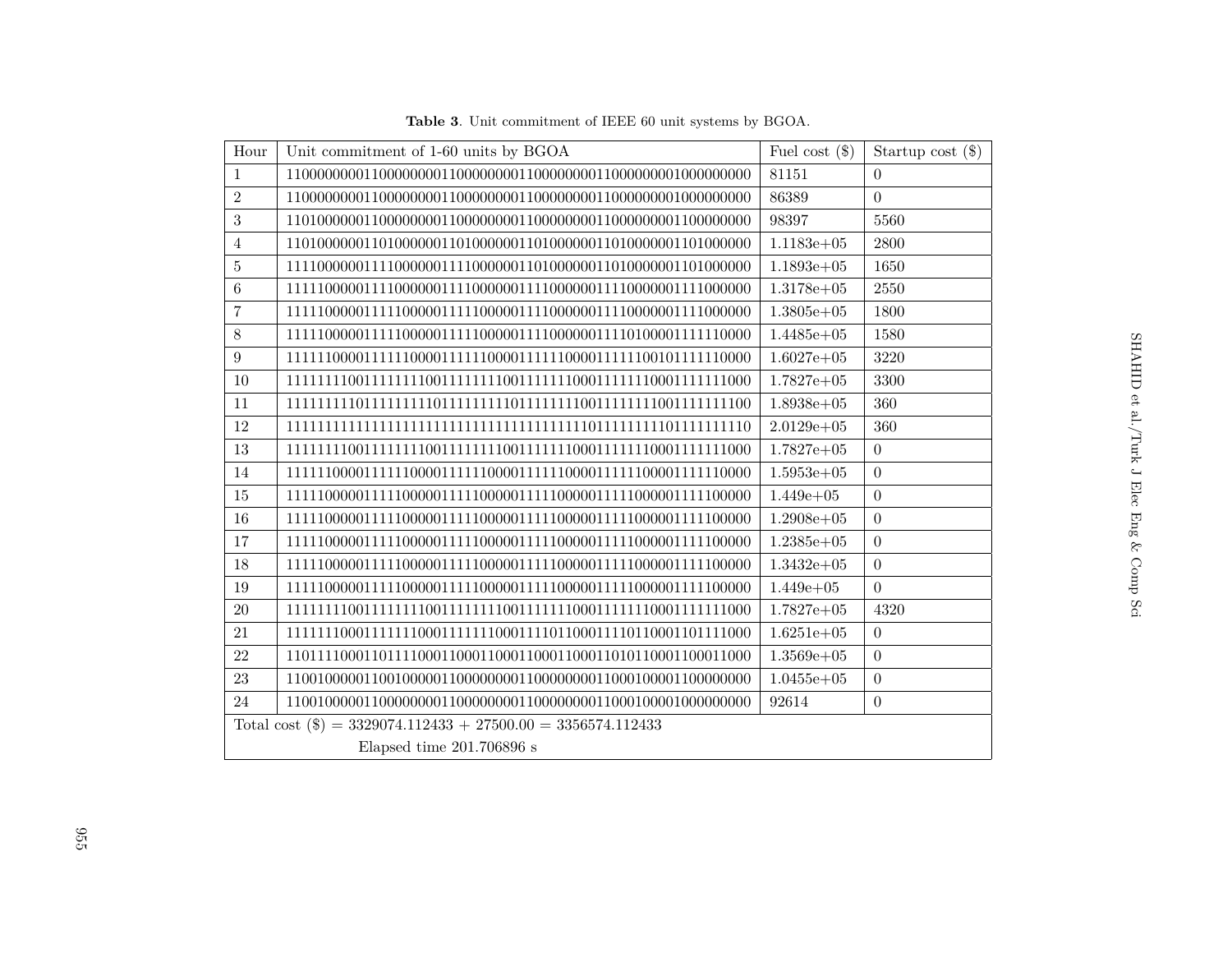#### **6.3. Performance of BGOA for large test systems**

For the 80-unit system, the optimal cost and convergence quality results show as the number of units increasing the ability of BGOA to obtain the best optimal solution enhances as shown in the Table [4](#page-12-0). Table [5](#page-13-0) and Table [6](#page-13-1) show the comparison of proposed method with different algorithms for the IEEE unit systems with respect to cost (\$) and time elapsed (s) respectively. Cost reduction ability of BGOA is most effective and reliable as shown in the table [7](#page-14-0) for IEEE 100-unit system. In order to observe the proposed algorithm IEEE 118-bus system is also observed with better results as compared to other techniques. Fast and the best convergence curves are obtained for each IEEE unit system due to better tradeoff between the exploitation and exploration quality of the proposed BGOA by controlling parameters as shown in the Figure 2. The improved convergence characteristics show the better reliability and fitness of the solution as compared to the others algorithms. Total cost obtained and execution time by the proposed methodology is drastically less than many other algorithms found in the literature. The ability of BGOA approach to reduce total cost with less execution time goes on increasing from small to large IEEE unit system, which makes this approach to have robustness in finding results, most efficient searching ability and real-time practical based UC problem solving ability.

| Hour             | Unit commitment of 1-80 units by BGOA                          | Fuel cost $(\$)$ | Startup cost $(\$)$ |  |  |  |  |  |  |
|------------------|----------------------------------------------------------------|------------------|---------------------|--|--|--|--|--|--|
| $\mathbf{1}$     |                                                                | $1.0757e + 05$   | $\theta$            |  |  |  |  |  |  |
| $\sqrt{2}$       |                                                                | $1.155e + 05$    | 5000                |  |  |  |  |  |  |
| $\boldsymbol{3}$ |                                                                | $1.31e+0.5$      | 5560                |  |  |  |  |  |  |
| $\overline{4}$   |                                                                | $1.491e+05$      | 3920                |  |  |  |  |  |  |
| $\overline{5}$   |                                                                | $1.5795e+05$     | 1650                |  |  |  |  |  |  |
| 6                |                                                                | $1.7543e+05$     | 4000                |  |  |  |  |  |  |
| $\overline{7}$   |                                                                | $1.8407e+05$     | 2350                |  |  |  |  |  |  |
| $\,8\,$          |                                                                | $1.9276e+05$     | 2700                |  |  |  |  |  |  |
| 9                |                                                                | $2.1271e+05$     | 3620                |  |  |  |  |  |  |
| 10               |                                                                | $2.3769e+05$     | 4400                |  |  |  |  |  |  |
| 11               |                                                                | $2.5251e+05$     | 480                 |  |  |  |  |  |  |
| 12               |                                                                | $2.677e + 05$    | 420                 |  |  |  |  |  |  |
| 13               |                                                                | $2.3769e+05$     | $\Omega$            |  |  |  |  |  |  |
| 14               |                                                                | $2.1271e+05$     | $\overline{0}$      |  |  |  |  |  |  |
| 15               |                                                                | $1.9333e+05$     | $\Omega$            |  |  |  |  |  |  |
| 16               |                                                                | $1.7149e+05$     | $\Omega$            |  |  |  |  |  |  |
| 17               |                                                                | $1.6451e+05$     | $\Omega$            |  |  |  |  |  |  |
| 18               |                                                                | $1.7848e+05$     | $\Omega$            |  |  |  |  |  |  |
| 19               |                                                                | $1.9291e+05$     | $\Omega$            |  |  |  |  |  |  |
| 20               |                                                                | $2.3769e + 05$   | 6310                |  |  |  |  |  |  |
| 21               |                                                                | $2.1649e+05$     | $\Omega$            |  |  |  |  |  |  |
| 22               |                                                                | $1.8056e + 05$   | $\overline{0}$      |  |  |  |  |  |  |
| 23               |                                                                | $1.4033e+05$     | $\overline{0}$      |  |  |  |  |  |  |
| 24               |                                                                | $1.2482e+05$     | $\Omega$            |  |  |  |  |  |  |
|                  | Total cost $(\$) = 4434997.754713 + 40410.00 = 4475407.754713$ |                  |                     |  |  |  |  |  |  |
|                  | Elapsed time 246.984534 s                                      |                  |                     |  |  |  |  |  |  |

<span id="page-12-0"></span>**Table 4**. Unit commitment of IEEE 80 unit systems by BGOA.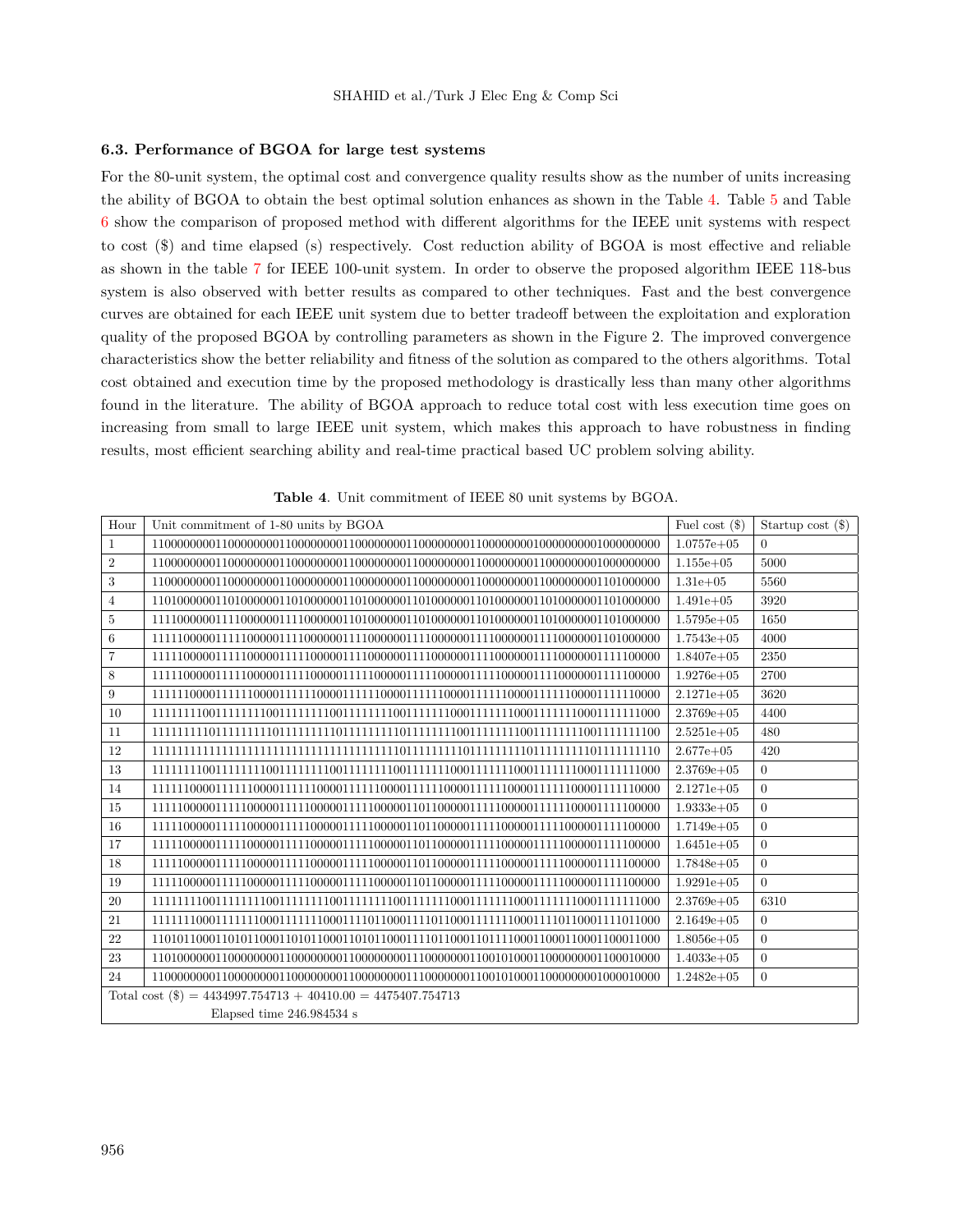| Method           | Best cost $(\$)$ of IEEE unit systems                               |                            |           |                                                                                            |            |            |            |            |         |             |
|------------------|---------------------------------------------------------------------|----------------------------|-----------|--------------------------------------------------------------------------------------------|------------|------------|------------|------------|---------|-------------|
|                  | $4$ -unit                                                           | 5-unit                     | $6$ -unit | $10$ -unit                                                                                 | $20$ -unit | $26$ -unit | $40$ -unit | $60$ -unit | 80-unit | $100$ -unit |
| A.SMP $[25]$     | 74812                                                               | nr                         | nr        | 563937.26                                                                                  | 1124490    | nr         | nr         | nr         | nr      | nr          |
| LRPSO $[26]$     | 74808                                                               | nr                         | nr        | 566297                                                                                     | 1128281    | nr         | 2252330    | 3377718    | 4499347 | 5623607     |
| GA [27]          | 74675                                                               | nr                         | nr        | 565825                                                                                     | 1126243    | nr         | 2251911    | 3376625    | 4504933 | 5627437     |
| $BWOA$ [23]      | 74644.07                                                            | nr                         | nr        | 565771                                                                                     | 1126625    | nr         | 2235113    | nr         | 4490172 | 5614038     |
| ILR $[28]$       | 75231                                                               | nr                         | nr        | 563977                                                                                     | 1123297    | nr         | 2244237    | 3363491    | 4485633 | 5605678     |
| <b>BDE</b> [29]  | nr                                                                  | nr                         | nr        | 563997                                                                                     | 112399     | nr         | 2245700    | 3367066    | 4489022 | 5609341     |
| $PSO-GWO$ [15]   | nr                                                                  | 12281                      | 13600     | 565210                                                                                     | nr         | nr         | nr         | nr         | nr      | nr          |
| $iDA-PSO [24]$   | nr                                                                  | 11830                      | 13292.28  | 565807                                                                                     | nr         | 741587.7   | nr         | nr         | 4498479 | 5623885     |
| $EP$ [30]        | nr                                                                  | Nr                         | nr        | 564551                                                                                     | 1126494    | nr         | 2249093    | 3371611    | 4526022 | 5657277     |
| $BPSO$ [31]      | nr                                                                  | nr                         | nr        | 563977                                                                                     | 1128192    | nr         | 2243210    | nr         | 4498943 | 5630838     |
| $SDP$ [32]       | nr                                                                  | nr                         | nr        | 563777                                                                                     | 1122622    | nr         | 2242178    | 3363491    | 4485633 | 5605189     |
| IBPSO $[33]$     | nr                                                                  | nr                         | nr        | 563977                                                                                     | 1125216    | nr         | 2248581    | 3367865    | 4491083 | 5610293     |
| ESA $[34]$       | nr                                                                  | nr                         | nr        | 565828                                                                                     | 1126254    | nr         | 2250063    | nr         | 4489022 | 5,609,341   |
| $BFWA$ [35]      | nr                                                                  | nr                         | nr        | 563977                                                                                     | 1124858    | nr         | 2248228    | 3367445    | 4491284 | 5610954     |
| <b>BGWO1</b> [8] | 73933.1                                                             | $\mathop{\rm nr}\nolimits$ | nr        | 563976.64                                                                                  | 1125546    | nr         | 2252475    | 3368934    | 4483381 | 5604146     |
| <b>BGWO2</b> [8] | 73933.1                                                             | nr                         | nr        | 563937.31                                                                                  | 1123297    | nr         | 2244701    | 3362515    | 4498479 | 5623885     |
| BGOA (proposed)  | 74370.32                                                            | 11648.49                   | 12945     | 563026                                                                                     | 1120470    | 709354     | 2240277    | 3356574    | 4475407 | 5596414     |
| Parameters       |                                                                     |                            |           | Number of iterations = 30, number of populations = 30, intensity of attraction $f = 1.5$ , |            |            |            |            |         |             |
|                  | attractive length scale $l = 0.5$ , repulsion interval = [0 2.079]. |                            |           |                                                                                            |            |            |            |            |         |             |

<span id="page-13-0"></span>**Table 5**. Comparison of unit commitment best cost (\$) of IEEE test systems.

<span id="page-13-1"></span>**Table 6**. Comparison of elapsed time for IEEE test system.

| Method           |           |        |           | Elapsed time (s) of IEEE unit systems |            |            |                                 |            |                            |             |
|------------------|-----------|--------|-----------|---------------------------------------|------------|------------|---------------------------------|------------|----------------------------|-------------|
|                  | $4$ -unit | 5-unit | $6$ -unit | $10$ -unit                            | $20$ -unit | $26$ -unit | $40$ -unit                      | $60$ -unit | $80$ -unit                 | $100$ -unit |
| A.SMP $[25]$     | nr        | nr     | nr        | nr                                    | nr         | nr         | $\mathop{\mathrm{nr}}\nolimits$ | nr         | $\mathop{\rm nr}\nolimits$ | nr          |
| LRPSO $[26]$     | nr        | nr     | nr        | 45                                    | 96         | nr         | 218                             | 384        | 595                        | 856         |
| GA [27]          | nr        | nr     | nr        | 221                                   | 733        | nr         | 2697                            | 5840       | 10036                      | 15733       |
| $BWOA$ [23]      | nr        | nr     | nr        | nr                                    | nr         | nr         | nr                              | nr         | nr                         | nr          |
| ILR $[28]$       | nr        | nr     | nr        | 4.0                                   | 16         | nr         | $52\,$                          | 113        | 209                        | 345         |
| <b>BDE</b> [29]  | nr        | nr     | nr        | nr                                    | nr         | nr         | nr                              | nr         | nr                         | nr          |
| $PSO-GWO$ [15]   | nr        | nr     | nr        | nr                                    | nr         | nr         | nr                              | nr         | nr                         | nr          |
| $iDA-PSO [24]$   | nr        | nr     | nr        | nr                                    | nr         | nr         | $\mathop{\mathrm{nr}}$          | nr         | nr                         | nr          |
| $EP$ [30]        | nr        | nr     | nr        | 100                                   | 340        | nr         | 1176                            | 2267       | 3584                       | 6120        |
| BPSO [31]        | nr        | nr     | nr        | nr                                    | nr         | nr         | $\mathop{\mathrm{nr}}$          | nr         | nr                         | nr          |
| SDP $[32]$       | nr        | nr     | nr        | 25.41                                 | 63.94      | nr         | 157.73                          | 260.76     | 353.84                     | 392.56      |
| IBPSO $[33]$     | nr        | nr     | nr        | 27                                    | 55         | nr         | 110                             | 172        | 235                        | 295         |
| $ESA$ [34]       | nr        | nr     | nr        | nr                                    | nr         | nr         | $\mathop{\mathrm{nr}}$          | nr         | nr                         | nr          |
| <b>BFWA</b> [35] | nr        | nr     | nr        | 65.42                                 | 106.03     | nr         | 238.02                          | 422.29     | 676.53                     | 1043.47     |
| <b>BGWO1</b> [8] | nr        | nr     | nr        | 64.19                                 | 80.47      | nr         | 169.24                          | 281.2      | 473.4                      | 836.5       |
| <b>BGWO2</b> [8] | nr        | nr     | nr        | 66.15                                 | 87.533     | nr         | 153.5                           | 268.2      | 469.6                      | 822.23      |
| <b>BGOA</b>      | 9.98      | 17.22  | 20.32     | 30.73                                 | 57.55      | 86.43      | 116.93                          | 201.70     | 246.98                     | 337.04      |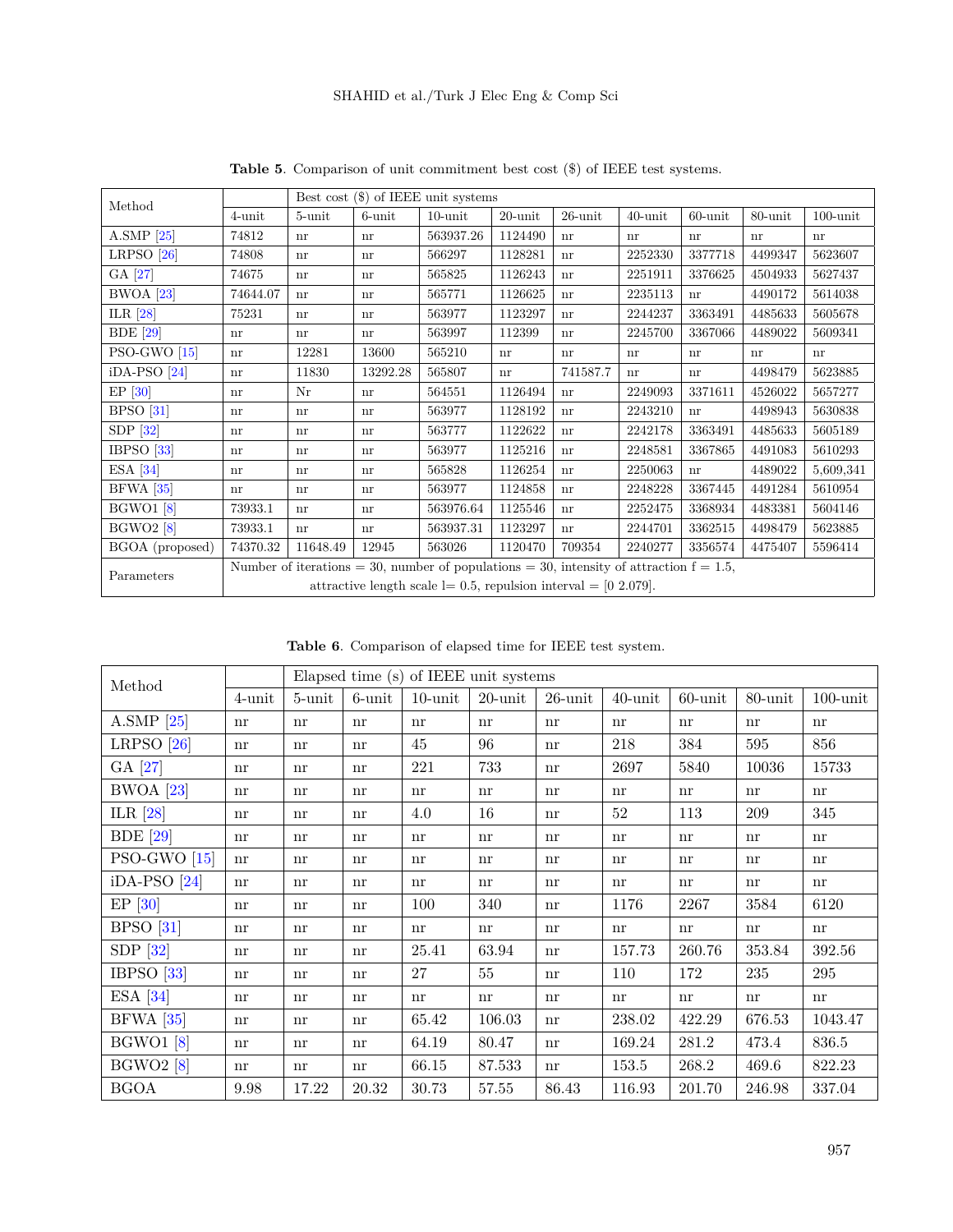**Table 7**. Unit commitment of IEEE <sup>100</sup> unit systems by BGOA.

<span id="page-14-0"></span>

| Hour           | Unit commitment of 1-100 units by BGOA                         | Fuel cost $(\$)$ |
|----------------|----------------------------------------------------------------|------------------|
| $\mathbf{1}$   |                                                                | $1.34e + 05$     |
| $\overline{2}$ |                                                                | $1.4367e+05$     |
| 3              |                                                                | $1.636e + 05$    |
| $\overline{4}$ |                                                                | $1.8641e+05$     |
| $\overline{5}$ |                                                                | $1.9759e + 05$   |
| $\,6\,$        |                                                                | $2.1981e+05$     |
| $\overline{7}$ |                                                                | $2.3008e + 05$   |
| 8              |                                                                | $2.4103e + 05$   |
| 9              |                                                                | $2.6589e + 05$   |
| 10             |                                                                | $2.9642e+05$     |
| 11             |                                                                | $3.1493e + 05$   |
| 12             |                                                                | $3.3479e + 05$   |
| 13             |                                                                | $2.9642e+05$     |
| 14             |                                                                | $2.6589e + 05$   |
| 15             |                                                                | $2.4192e+05$     |
| 16             |                                                                | $2.1561e+05$     |
| 17             |                                                                | $2.0689e + 05$   |
| 18             |                                                                | $2.2434e + 05$   |
| 19             |                                                                | $2.4192e+05$     |
| $20\,$         |                                                                | $2.9642e+05$     |
| 21             |                                                                | $2.7061e + 05$   |
| 22             |                                                                | $2.2541e+05$     |
| 23             |                                                                | $1.7551e+05$     |
| 24             |                                                                | $1.5511e+05$     |
|                | Total cost $(\$) = 5544304.094150 + 52110.00 = 5596414.094150$ |                  |
|                | Elapsed time $337.043674$ s                                    |                  |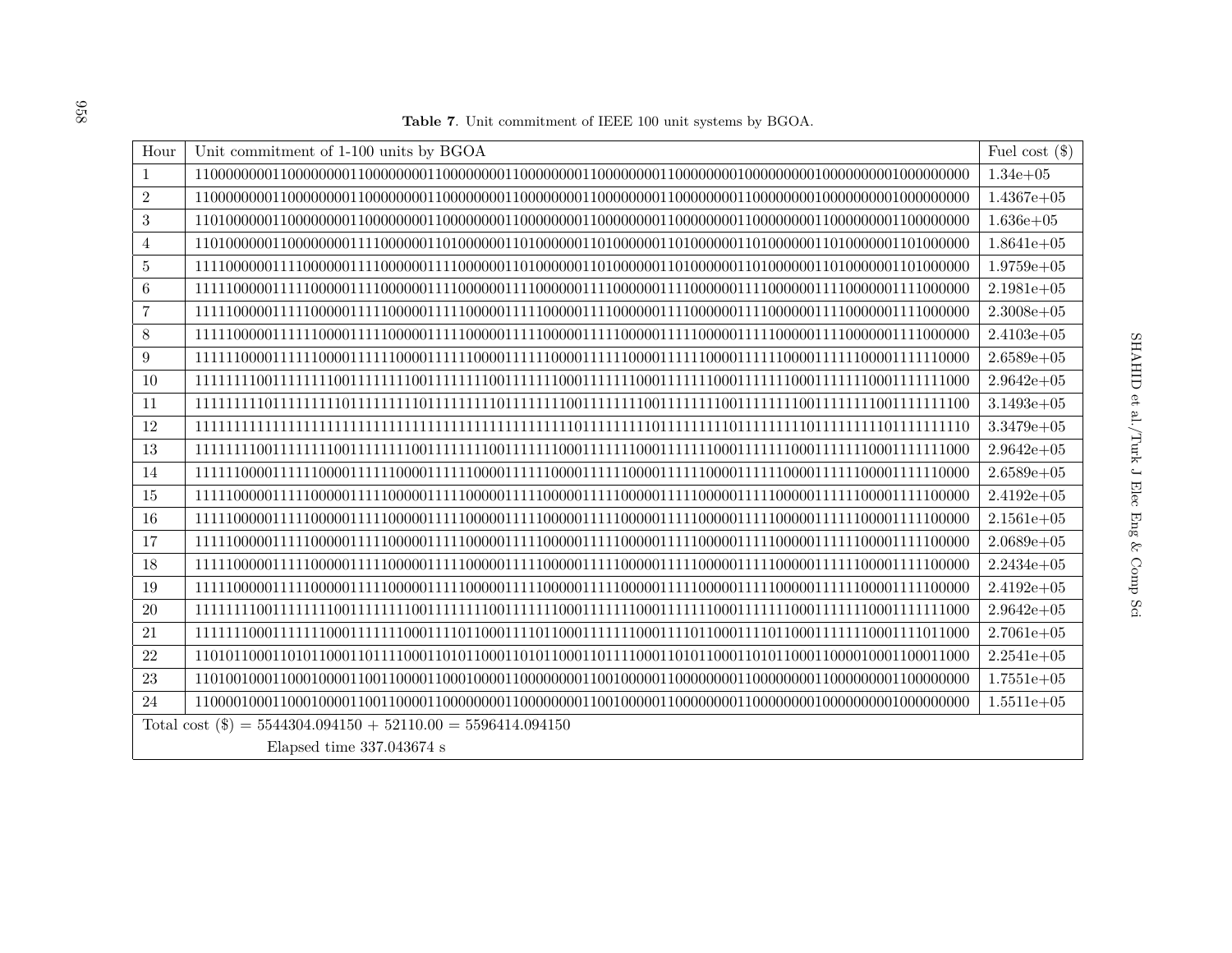## **7. Conclusion**

This study presents binary grasshopper optimization algorithm models to obtain an optimal solution of UC optimization problem. The objective function of the UC optimization problem is formulated as the cost function under the load balance, generation limit, spinning reserve  $(10\%$  and  $5\%)$ , minimum up time & minimum down time and de commitment constraints. Sigmoid function is used for binary mapping. The simulation results of the small, medium and large unit systems show the superiority and searching efficiency of the proposed algorithm as compared to the other modern techniques. This approach can also be used to tackle profit based unit commitment and multiobjective such as reliability maximization, emission reduction and many other constraints optimization problem. The proposed algorithm also has ability to better results of UC optimization problem with the integration of renewable energy resources, security, ramp rate and many other constraints.

#### **References**

- [1] Su CC, Hsu YY. Fuzzy dynamic programming: an application to unit commitment. IEEE Transactions on Power Systems 1991; 6 (3): 1231-1237.
- [2] Ongsakul W, Petcharaks N. Unit commitment by enhanced adaptive Lagrangian relaxation. IEEE Transactions on Power Systems 2004; 19 (1): 620-628.
- [3] Venkatesh B, Jamtsho T, Gooi HB. Unit commitment–a fuzzy mixed integer linear programming solution. IET Generation, Transmission & Distribution 2007; 1 (5): 836-846.
- [4] Senjyu T, Shimabukuro K, Uezato K, Funabashi T. A fast technique for unit commitment problem by extended priority list. IEEE Transactions on Power Systems 2003 ; 18 (2): 882-888.
- [5] Kazarlis SA, Bakirtzis AG, Petridis V. A genetic algorithm solution to the unit commitment problem. IEEE Transactions on Power Systems 1996; 11 (1): 83-92.
- [6] Vaisakh K, Srinivas LR. Evolving ant colony optimization based unit commitment. Applied Soft Computing 2011; 11 (2): 2863-2870.
- [7] Saber AY, Senjyu T, Yona A, Funabashi T. Unit commitment computation by fuzzy adaptive particle swarm optimisation. IET Generation, Transmission & Distribution 2007; 1 (3): 456-465.
- <span id="page-15-0"></span>[8] Panwar LK, Reddy S, Verma A, Panigrahi BK, Kumar R. Binary grey wolf optimizer for large scale unit commitment problem. Swarm and Evolutionary Computation 2018; 38: 251-266.
- [9] Bukhari SB, Ahmad A, Raza SA, Siddique MN. A ring crossover genetic algorithm for the unit commitment problem. Turkish Journal of Electrical Engineering & Computer Sciences 2016; 24 (5): 3862-3876.
- [10] Koodalsamy B, Veerayan MB, Koodalsamy C, Simon SP. Firefly algorithm with multiple workers for the power system unit commitment problem. Turkish Journal of Electrical Engineering & Computer Sciences 2016; 24 (6): 4773-4789.
- [11] Uyar AŞ, Türkay B. Evolutionary algorithms for the unit commitment problem. Turkish Journal of Electrical Engineering & Computer Sciences 2008; 16 (3): 239-255.
- [12] Zhao J, Liu S, Zhou M, Guo X, Qi L. An improved binary cuckoo search algorithm for solving unit commitment problems: methodological description. IEEE Access 2018; 6: 43535-43545.
- [13] Balci HH, Valenzuela JF. Scheduling electric power generators using particle swarm optimization combined with the Lagrangian relaxation method. International Journal of Applied Mathematics and Computer Science 2004; 14: 411-421.
- [14] Cheng CP, Liu CW, Liu CC. Unit commitment by Lagrangian relaxation and genetic algorithms. IEEE Transactions on Power Systems 2000; 15 (2):707-714.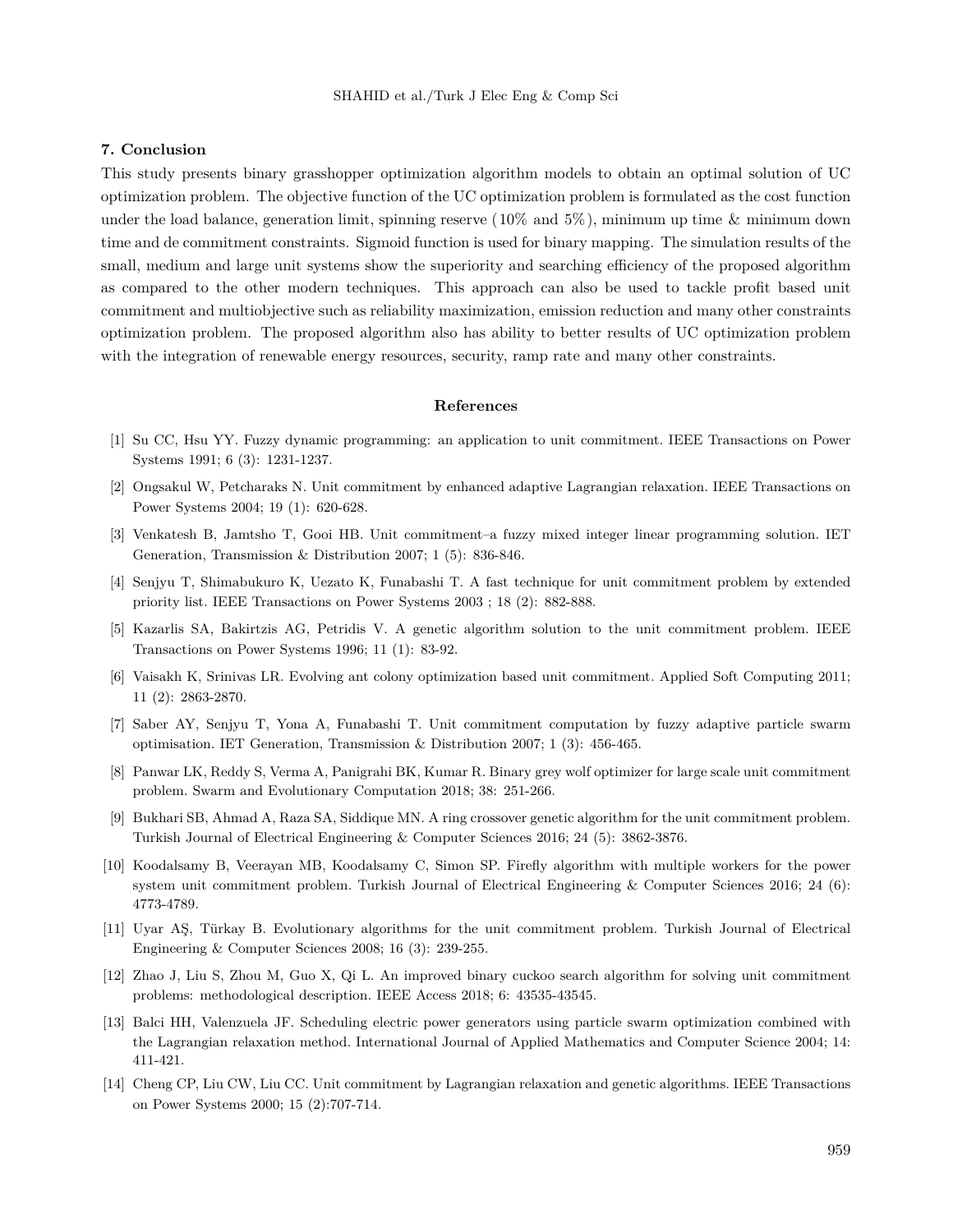- <span id="page-16-6"></span>[15] Kamboj VK. A novel hybrid PSO–GWO approach for unit commitment problem. Neural Computing and Applications 2016; 27 (6): 1643-1655.
- [16] Fathy A. Recent meta-heuristic grasshopper optimization algorithm for optimal reconfiguration of partially shaded PV array. Solar Energy 2018; 171: 638-651.
- [17] Lal DK, Barisal AK, Tripathy M. Load frequency control of multi area interconnected microgrid power system using grasshopper optimization algorithm optimized fuzzy PID controller. In: IEEE Recent Advances on Engineering, Technology and Computational Sciences (RAETCS); Allahabad, India; 2018. pp. 1-6.
- [18] Hazra S, Pal T, Roy PK. Renewable energy based economic emission load dispatch using grasshopper optimization algorithm. International Journal of Swarm Intelligence Research (IJSIR) 2019; 10 (1): 38-57.
- [19] Ismael SM, Aleem SH, Abdelaziz AY, Zobaa AF. Optimal conductor selection of radial distribution feeders: an overview and new application using grasshopper optimization algorithm. In: Zobaa AF, Aleem SH, Abdelaziz AY (editors). Classical and Recent Aspects of Power System Optimization. Cambridge, MA, USA: Academic Press, 2018, pp. 185-217.
- [20] Jumani TA, Mustafa MW, Md Rasid M, Mirjat NH, Leghari ZH et al. Optimal voltage and frequency control of an islanded microgrid using grasshopper optimization algorithm. Energies 2018; 11 (11): 3191.
- [21] Barman M, Choudhury ND, Sutradhar S. A regional hybrid GOA-SVM model based on similar day approach for short-term load forecasting in Assam, India. Energy 2018; 145: 710-720.
- [22] Saremi S, Mirjalili S, Lewis A. Grasshopper optimisation algorithm: theory and application. Advances in Engineering Software 2017; 105: 30-47.
- <span id="page-16-3"></span>[23] Kumar V, Kumar D. Binary whale optimization algorithm and its application to unit commitment problem. Neural Computing and Applications 2020; 32 (7): 2095-2123.
- <span id="page-16-7"></span>[24] Khunkitti S, Watson NR, Chatthaworn R, Premrudeepreechacharn S, Siritaratiwat A. An improved DA-PSO optimization approach for unit commitment problem. Energies 2019; 12 (12): 2335.
- <span id="page-16-0"></span>[25] Khanmohammadi S, Amiri M, Haque MT. A new three-stage method for solving unit commitment problem. Energy 2010; 35 (7): 3072-3080.
- <span id="page-16-1"></span>[26] Balci HH, Valenzuela JF. Scheduling electric power generators using particle swarm optimization combined with the Lagrangian relaxation method. International Journal of Applied Mathematics and Computer Science 2004; 14: 411-421.
- <span id="page-16-2"></span>[27] Kazarlis SA, Bakirtzis AG, Petridis V. A genetic algorithm solution to the unit commitment problem. IEEE Transactions on Power Systems 1996; 11 (1): 83-92.
- <span id="page-16-4"></span>[28] Ongsakul W, Petcharaks N. Unit commitment by enhanced adaptive Lagrangian relaxation. IEEE Transactions on Power Systems 2004; 19 (1):620-628.
- <span id="page-16-5"></span>[29] Jeong YW, Lee WN, Kim HH, Park JB, Shin JR. Thermal unit commitment using binary differential evolution. Journal of Electrical Engineering & Technology 2009; 4 (3): 323-329.
- <span id="page-16-8"></span>[30] Juste KA, Kita H, Tanaka E, Hasegawa J. An evolutionary programming solution to the unit commitment problem. IEEE Transactions on Power Systems 1999; 14 (4): 1452-1459.
- <span id="page-16-9"></span>[31] Jeong YW, Park JB, Jang SH, Lee KY. A new quantum-inspired binary PSO for thermal unit commitment problems. In: 15th IEEE International Conference on Intelligent System Applications to Power Systems; Curitiba, Brazil; 2009. pp. 1-6.
- <span id="page-16-10"></span>[32] Jabr RA. Rank-constrained semidefinite program for unit commitment. International Journal of Electrical Power & Energy Systems 2013; 47: 13-20.
- <span id="page-16-11"></span>[33] Yuan X, Nie H, Su A, Wang L, Yuan Y. An improved binary particle swarm optimization for unit commitment problem. Expert Systems with applications 2009; 36 (4): 8049-8055.